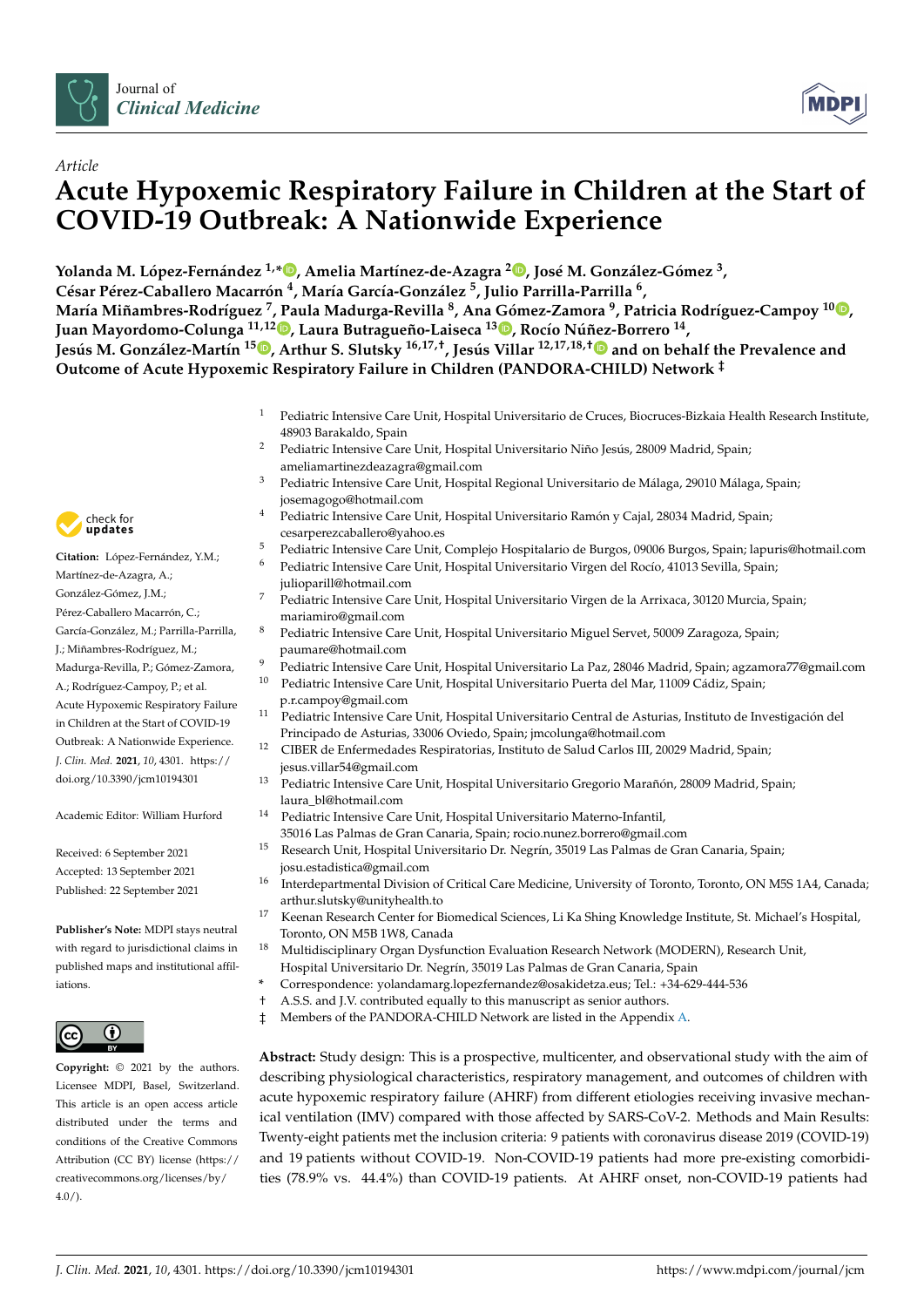worse oxygenation (PaO<sub>2</sub>/FiO<sub>2</sub> = 95 mmHg (65.5–133) vs. 150 mmHg (105–220),  $p = 0.04$ ), oxygenation index = 15.9 (11–28.4) vs. 9.3 (6.7–10.6),  $p = 0.01$ ), and higher PaCO<sub>2</sub> (48 mmHg (46.5–63) vs. 41 mmHg (40–45), *p* = 0.07, that remained higher at 48 h: 54 mmHg (43–58.7) vs. 41 (38.5–45.5), *p* = 0.03). In 12 patients (5 COVID-19 and 7 non-COVID-19), AHRF evolved to pediatric acute respiratory distress syndrome (PARDS). All non-COVID-19 patients had severe PARDS, while 3 out of 5 patients in the COVID-19 group had mild or moderate PARDS. Overall Pediatric Intensive Care Medicine (PICU) mortality was 14.3%. Conclusions: Children with AHRF due to SARS-CoV2 infection had fewer comorbidities and better oxygenation than patients with non-COVID-19 AHRF. In this study, progression to severe PARDS was rarely observed in children with COVID-19.

**Keywords:** children; acute hypoxemic respiratory failure; acute respiratory distress syndrome; coronavirus disease 2019; mechanical ventilation

## **1. Introduction**

The novel coronavirus disease 2019 (COVID-19) has affected the population around the globe. The first pneumonia cases were reported in Wuhan (central China) in December 2019 [\[1,](#page-12-0)[2\]](#page-12-1), but the infection spread extremely rapidly and the COVID-19 pandemic was declared in March 2020 [\[3\]](#page-12-2). Early reports from China focused on adults because initially, children experienced disease with milder symptoms [\[4,](#page-12-3)[5\]](#page-12-4). However, since late April 2020, a multisystem inflammatory syndrome associated with COVID-19 (MIS-C) [\[6](#page-12-5)[–12\]](#page-12-6) in children was reported from a number of countries. Most children with this syndrome had fever, gastrointestinal, mucocutaneus, hematological and respiratory symptoms, and cardiovascular involvement appeared to be responsible for disease severity.

Adults with COVID-19 developed acute hypoxemic respiratory failure (AHRF) with an associated high mortality requiring intubation and invasive mechanical ventilation (IMV) [\[13–](#page-12-7)[15\]](#page-12-8). However, in children with respiratory failure requiring IMV due to COVID-19, overall mortality was considerably lower [\[4](#page-12-3)[,5](#page-12-4)[,8](#page-12-9)[–12\]](#page-12-6). Unlike adults, there is a paucity of studies comparing children with AHRF associated with COVID-19 versus patients with AHRF due to other causes.

The present study includes an analysis of children admitted with AHRF and receiving IMV in a Spanish network of Pediatric Intensive Care Units (PICUs) during the first wave (March/April 2020) of the COVID-19 outbreak. As one of the three hardest hit countries in the world with an overwhelming pressure on its health care system, Spain has a population of 47,351,567 inhabitants [\[16\]](#page-13-0), and officially recorded 224,510 confirmed cases of SARS-CoV-2 infections and 25,900 deaths during this two-month period [\[17\]](#page-13-1). The primary objective of this study is to describe the physiologic characteristics and ventilatory management of children with AHRF caused by COVID-19 in the Spanish pediatric population. Secondary objectives were: (1) to compare the characteristics of AHRF in patients with COVID-19 with a concurrent cohort of children who developed AHRF from other etiologies, and (2) to determine and compare the outcomes observed in both cohorts.

## **2. Material and Methods**

This study was approved by the Ethics Committees at Cruces Hospital (PI201935) and Niño Jesús Hospital (R-0026/19), the coordinating centers, and was adopted by all participating centers as required by Spanish regulations. This study followed the "Strengthening the Reporting of Observational Studies in Epidemiology (STROBE)" guidelines for observational cohort studies [\[18\]](#page-13-2) Electronic Supplementary Material (ESM).

#### *2.1. Study Design and Patients*

This study includes a specific analysis of children admitted with AHRF and receiving IMV in a network of Spanish PICUs during the first wave (March/April 2020) of the SARS-CoV-2 pandemic. The present study represents a partial analysis of the ongoing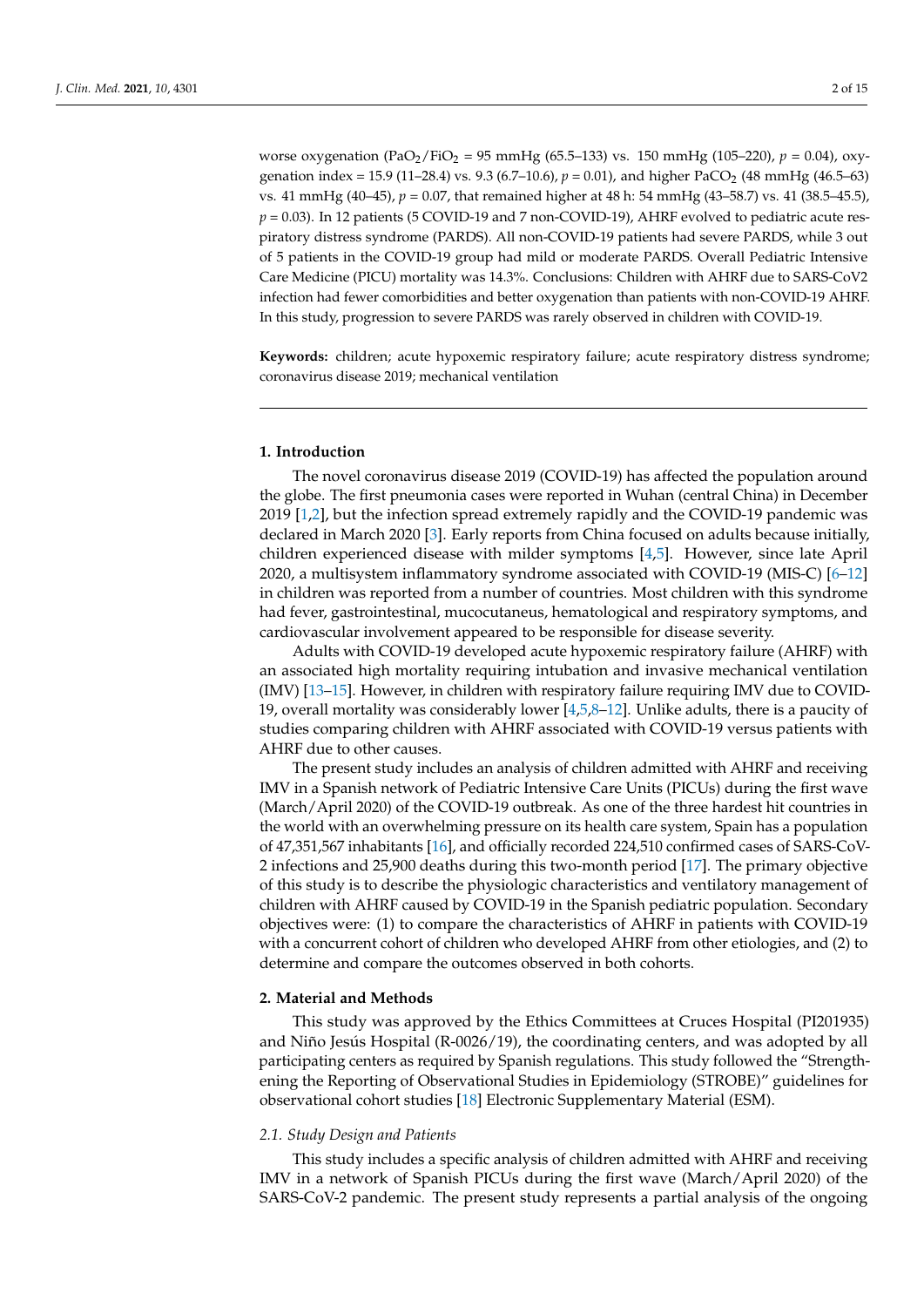PANDORA-CHILD (NCT04791501), a prospective, multicenter, observational study focused on prevalence and outcomes of AHRF in children in Spain over 1 year (see ESM for details). From a total of 40 PICUs in Spain, 22 PICUs agreed to participate. However, during the study period, 6 of those PICUs served as adult ICUs due to the COVID-19 pandemic. Therefore, eligible patients came from eight geographical catchment areas of Spain covered by a network of 16 hospitals (162 pediatric critical care beds; Appendix [A\)](#page-11-0). The total catchment population for these 16 hospitals is 21,465,569, with 3,383,356 under the age of 16 [\[16\]](#page-13-0). All consecutive patients from 7 days to 16 years of age admitted to the PICU during a 2-month period (1 March–30 April 2020) were enrolled into the study if they fulfilled all the following inclusion criteria: (i) acute episode of respiratory failure (within 7 days of the clinical insult or worsening clinical status), (ii) invasively ventilated, (iii)  $PaO_2/FiO_2 \leq 300$  mmHg (or SpO<sub>2</sub>/FiO<sub>2</sub>  $\leq 264$  if PaO<sub>2</sub> was unavailable and provided that  $SpO<sub>2</sub> \leq 97\%$  [\[19\]](#page-13-3) (iv) positive end-expiratory pressure (PEEP)  $\geq 5$  cmH<sub>2</sub>O and FiO<sub>2</sub>  $\geq 0.3$ . Patients were included even if cyanotic congenital cardiac disease, cardiac failure, left ventricular hypertension, or intravascular volume overload were the cause of AHRF. Patients solely receiving non-invasive respiratory support were excluded. This study was considered an audit, and informed consent was waived, although three local sites required written parental consent as per the institutions' policies (ESM).

## *2.2. Data Collection*

All PICU admissions were screened daily for AHRF. Onset of AHRF was defined as the day on which the patient first met all inclusion criteria. A transient fall in oxygenation resulting from an acute event unrelated to the disease process (such as obstruction of the endotracheal tube by secretions or after suctioning or after an inadvertent disconnection of the ventilator, patient-ventilator asynchronies, sudden pneumothorax, and hemodynamic instability) was not considered as a qualifier for AHRF. All data were collected on standardized forms. Demographics, comorbidities, reason for initiation of IMV, arterial blood gases, laboratory, radiographic, hemodynamic, and ventilator data were collected at study entry and during the first three days of AHRF diagnosis (T0 or time of inclusion into the study, 24 h, days 2 and 3; ESM 2). Tidal volume (VT) was calculated on the basis of predicted body weight (PBW) [\[20\]](#page-13-4). Plateau pressure (Pplat) was determined after the application of a 0.5- to 1.0-sec end-inspiratory hold in absence of spontaneous breaths. Static respiratory compliance (Crs) was calculated from registered variables and reported in  $mL/cmH<sub>2</sub>O/kg$ . Driving pressure was calculated as the difference between Pplat and PEEP [\[21\]](#page-13-5). Patients were classified into two groups: (i) confirmed or highly suspected infection for SARS-CoV-2 (COVID-19 patients), (ii) any other etiology (non-COVID-19 patients). Patients meeting Pediatric Acute Respiratory Sistress Syndrome (PARDS) criteria were stratified into mild, moderate, and severe according to the Pediatric Acute Lung Injury Consensus Conference (PALICC) definition [\[22\]](#page-13-6). Microbiological diagnosis of SARS-CoV-2 infection (PCR on nasopharyngeal swab samples or serological tests) was recorded. Patients were classified as having multisystem inflammatory syndrome associated with COVID-19 (MIS-C) according to Royal College of Pediatrics and Child Health criteria [\[23\]](#page-13-7). Outcome data from each subgroup were analyzed and compared. Severity of illness was measured using the Pediatric Risk of Mortality (PRISM) III score [\[24\]](#page-13-8) after PICU admission, and extrapulmonary organ failure included in the Pediatric Logistic Organ Dysfunction (PELOD) 2 score was documented daily [\[25\]](#page-13-9).

Ventilator-free days (VFDs) were determined by subtracting total ventilator days from 28 days in survivors [\[26\]](#page-13-10). All patients with total ventilator days of  $\geq$ 28 and all PICU non-survivors were assigned  $VFD = 0$ . All patients were followed until PICU and hospital discharge. PICU and hospital mortality were recorded.

Data were collected and stored at each center and sent to study coordinators at the time of patient's hospital discharge. Age, gender, PBW, risk factors, oxygenation  $(\text{PaO}_2/\text{FiO}_2)$ , SpO2/FiO2, oxygenation index (OI), oxygenation saturation index (OSI)), and pediatric severity scores were checked and reassessed at the coordinating centers. If inconsistencies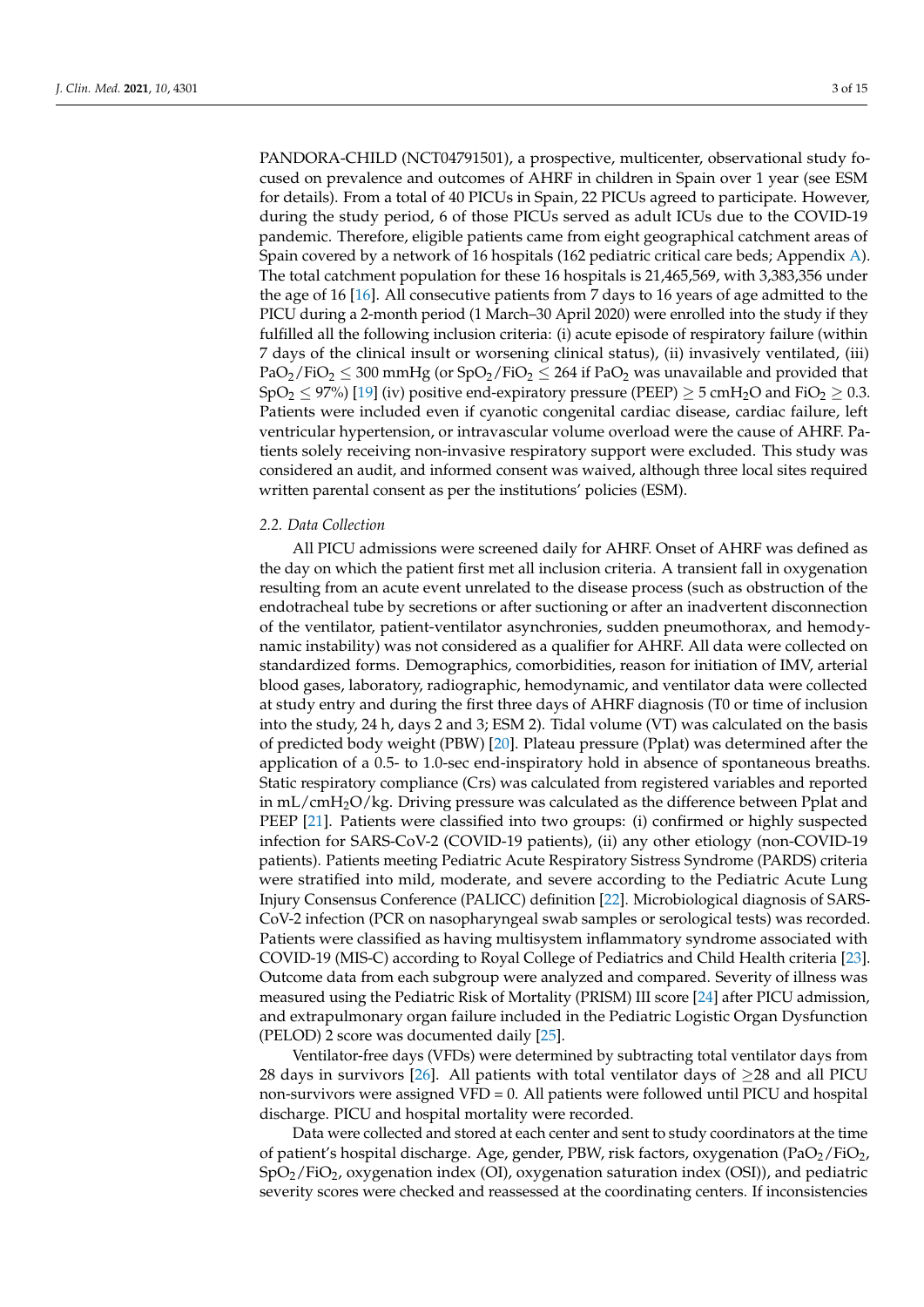were found, the site principal investigator was contacted to clarify corrections were made accordingly.

## *2.3. General Management*

Although patient care was not strictly protocolized, physicians were asked to follow the current standards of pediatric critical care management (ESM). For ventilatory management, it was recommended that all patients be ventilated with a VT of 6–8 mL/kg PBW, at a ventilatory rate to maintain PaCO<sub>2</sub> at 35-50 mmHg, a Pplat <30 cmH<sub>2</sub>O, and PEEP and FiO<sub>2</sub> combinations to maintain PaO<sub>2</sub> >60 mmHg or SpO<sub>2</sub> >90%.

## *2.4. Statistical Analysis*

We used descriptive statistics to summarize binary (number and percentage) and continuous (median and  $P_{25}-P_{75}$ ) variables. The Shapiro-Wilk test was used to check the normality of the data. We compared variables across groups using a Mann-Whitney test for numerical variables and Fisher's exact test for categorical variables. A multiple linear regression for paired data was used to test the evolution of different numerical variables as a function of time and group (COVID-19 vs. non-COVID-19 patients). We assessed the probability of survival at day 60 using the Kaplan-Meier method and analyzed with the log-rank test and univariable Cox regression analysis. Patients with the complementary outcome were right-censored at the longest recorded length of stay. All time to events were defined from day 1 of IMV. Since this was an observational study with no harm and no benefit, we aimed to recruit patients with no pre-defined sample size. Missing data were not imputed. We considered 2-sided *p*-values < 0.05 to indicate statistical significance. Analyses were performed using R software, version 4.0.2 (R Foundation for Statistical Computing, Vienna, Austria).

#### **3. Results**

During the study period, a total of 700 children were admitted to participating PICUs: 373 patients required respiratory support for >24 h (189 with non-invasive respiratory support -either high-flow nasal cannula or non-invasive ventilation-, and 184 required IMV; Figure [1\)](#page-4-0). Only those on IMV were included in further analysis. A total of 28 patients met inclusion criteria for AHRF, resulting in a prevalence of 4% (95% CI: 2.5–5.5) of total PICU admissions and 15.2% (95% CI 10–20.4) among those on IMV. The etiology of AHRF was attributed to SARS-CoV-2 in nine patients (four patients also met MIS-C criteria) and to other causes in nineteen patients. Twelve patients met criteria for PARDS: five in the COVID-19 group and seven in the non-COVID-19 group. All PARDS in non-COVID-19 patients were stratified as severe at ARDS onset, compared with two COVID-19 patients.

## *3.1. Patient Characteristics*

Median age was 26 months ( $P_{25}-P_{75}$  5-108) and 64.3% (18/28) were males. Although the median age was lower in non-COVID-19 patients (15 months vs. 106 months), the difference did not reach statistical significance  $(p = 0.17)$ . Demographics and clinical characteristics at baseline are shown in Table [1.](#page-5-0) The diagnosis of respiratory failure was mainly performed using chest X-rays in most patients (24/28, 85.4%). Only two patients were diagnosed by CT scan. A total of 19 out of 28 patients (67.8%) had a pre-existing comorbidity. The most common causes of AHRF were pneumonia or lower respiratory tract infection (14/28, 50%), septic shock (4/28, 14.3%), and central nervous system disorders (4/28, 14.3%). In patients with PARDS, the main risk factor was pneumonia (9/12, 75%), whereas sepsis was uncommon (2/12, 16.6%). Non-COVID-19 AHRF patients had a tendency to have comorbidities ( $p = 0.09$ ), the most common being chronic neurologic disease. Non-COVID-19 patients were more likely to have worse oxygenation at study entry (PaO2/FiO<sup>2</sup> 95 mmHg (65.5–133) vs. 150 mmHg (105–220), *p* = 0.04), OI 15.9 (11–28.4) vs. 9.3 (6.7–10.6),  $p = 0.01$ ) than COVID-19 patients. There was a higher PaCO<sub>2</sub> in non-COVID-19 patients (56 mmHg (48–71) vs. 43.5 (40–46), *p* = 0.04] that remained higher at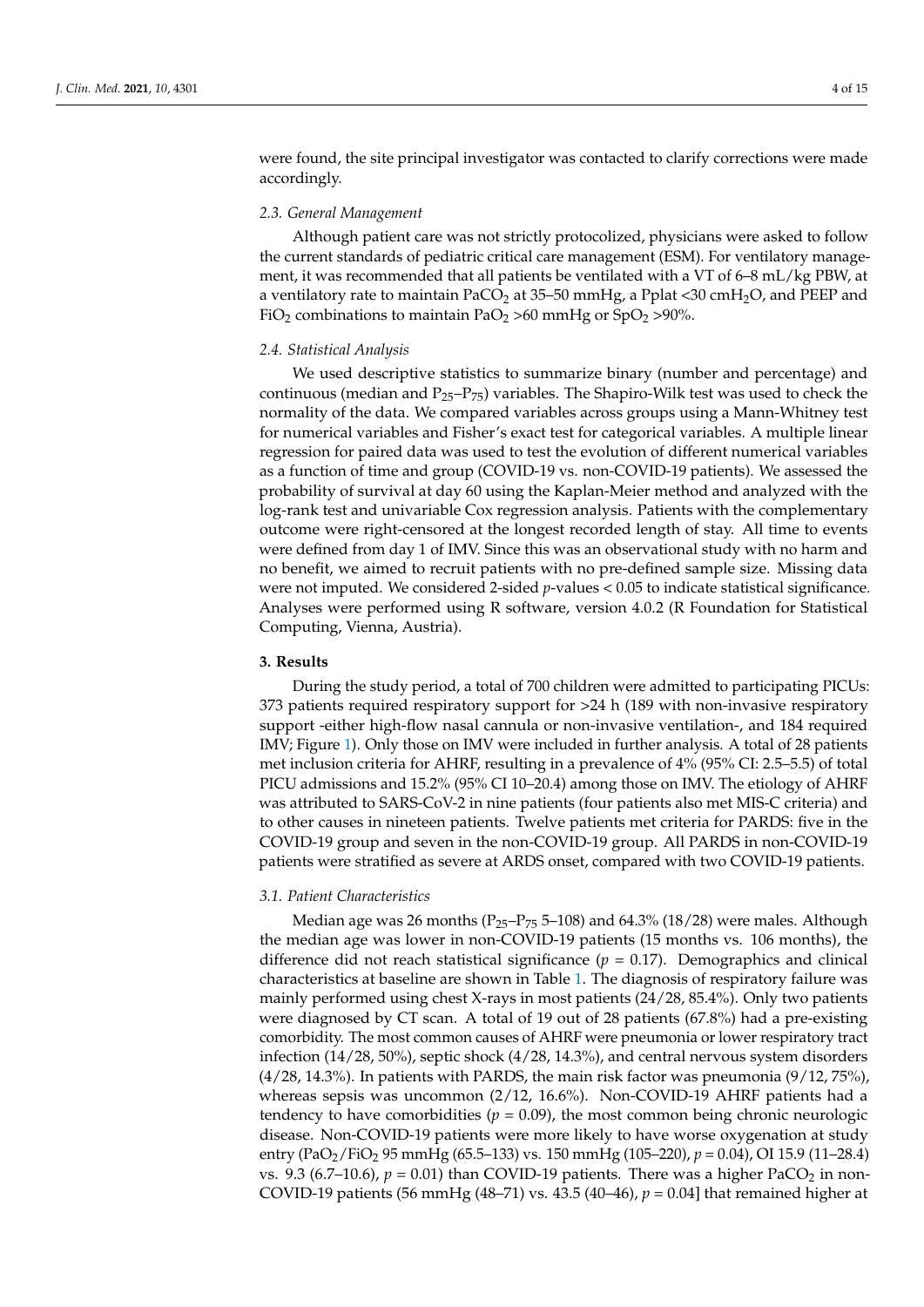<span id="page-4-0"></span>

48 h [56 mm Hg (43–59) vs. 43 (39.5–46), *p* = 0.03) (Table [2,](#page-6-0) Figure [2\)](#page-6-1). In patients with PARDS (*n* = 12), non-COVID-19 patients had greater severity according to PALICC criteria

**Figure 1.** Patients flowchart. Patients who fulfilled study criteria of PaO<sub>2</sub>/FiO<sub>2</sub>  $\leq$  300 mmHg or SpO<sub>2</sub>/FiO<sub>2</sub>  $\leq$  264 mmHg on invasive mechanical ventilation with a positive end-expiratory pressure (PEEP)  $\geq$  5 cmH<sub>2</sub>O, and with a FiO<sub>2</sub>  $\geq$  0.3 were included in the study. Patients who met PARDS criteria were stratified according to PALICC PARDS definition. All other patients were ineligible. \* COVID-19: COVID-19 patients without MIS-C. \*\* COVID-19: COVID-19 patients with MIS-C. PICU: Pediatric Intensive Care Unit. HFNC: High Flow Nasal Cannula; IMV: Invasive Mechanical Ventilation; NIV: Non-invasive Mechanical Ventilation; AHRF: Acute Hypoxemic Respiratory Failure; PARDS: Pediatric Acute Respiratory Distress Syndrome.

#### *3.2. Ventilatory Settings and Adjunctive Measures*

At baseline, median VT was 7.4 mL/kg PBW ( $P_{25}-P_{75}$  6.1–9), median PEEP was 8 cmH<sub>2</sub>O  $(P_{25}-P_{75} 6-9)$ , and median Pplat and driving pressure were 25.5  $(P_{25}-P_{75} 21-29)$  cmH<sub>2</sub>O and 16 cm $H_2O$  (P<sub>25</sub>–P<sub>75</sub> 13–20.5), respectively (Supplemental Table S1). Pplat and driving pressure were obtained in 20 patients, and no significant differences were found between COVID-19 and non-COVID-19 groups. Daily ventilation data over the first 72 h are shown in Figure [3](#page-7-0) and Supplemental Table S2. There were no significant differences in both groups for hemodynamic data, fluid balance, need of blood products or replacement renal therapy (Supplemental Table S3, Figure [2\)](#page-6-1). The most common modes of MV at the time of AHRF diagnosis were volume assist-control (18/28, 64.3%) and pressure-regulated volume control (9/28, 32.1%).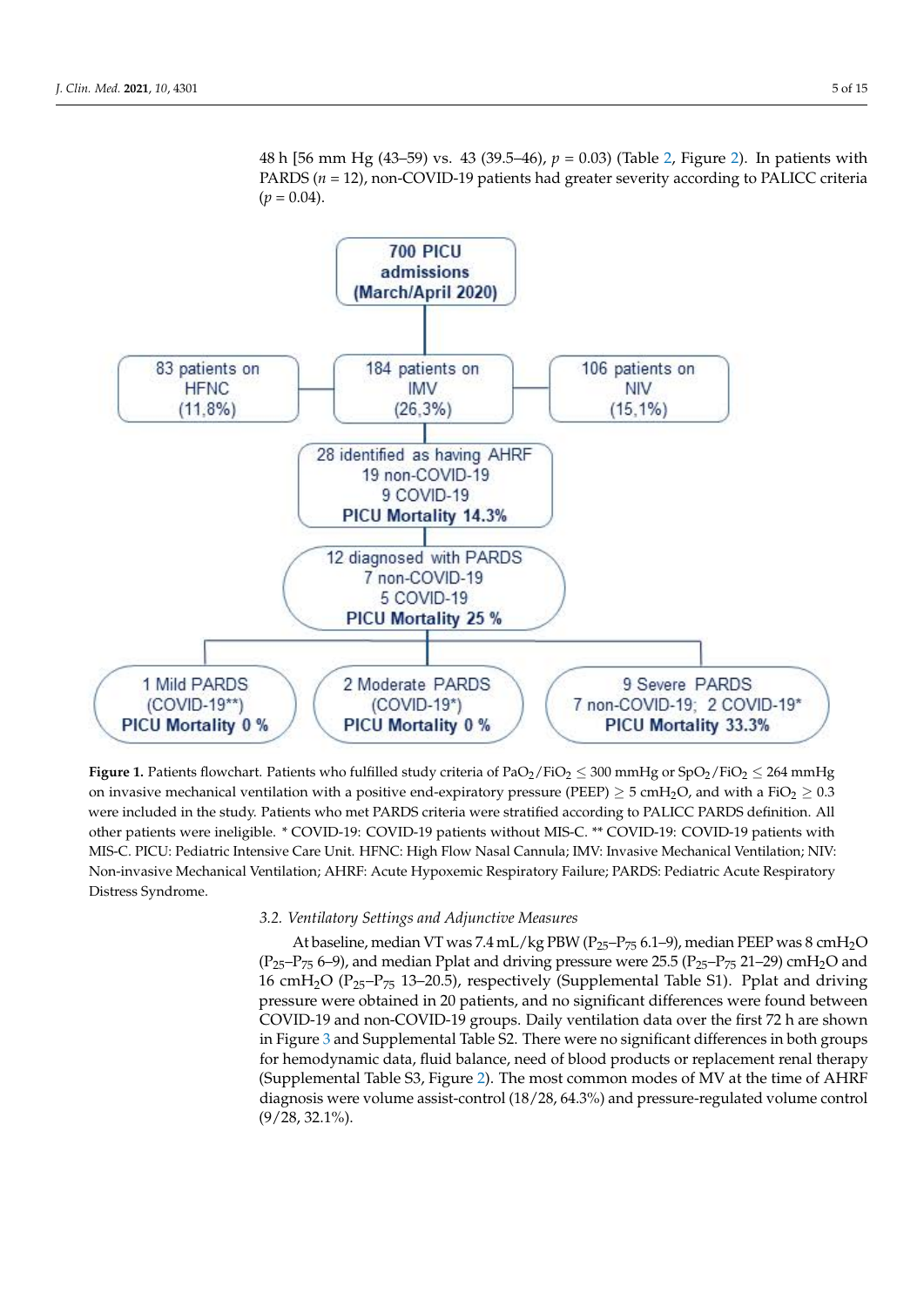|                                                        | Non-COVID<br>$n = 19$            | COVID-19<br>$n = 9$          | <b>Total</b><br>$n=28$      | $p$ Value    |
|--------------------------------------------------------|----------------------------------|------------------------------|-----------------------------|--------------|
| Demographics                                           |                                  |                              |                             |              |
| Age, median (P <sub>25</sub> -P <sub>75</sub> ), mo    | $15(3-84)$                       | $106(6-122)$                 | 26 (4.75-108)               | 0.168        |
| Males/females (% males)                                | 10/9(52.6)                       | 8/1(88.9)                    | 18/10(64.3)                 | 0.098        |
| Weight, Kg                                             | $10(4.05-23.5)$                  | $37(7.4 - 42)$               | $11.1(6.3 - 34.5)$          | 0.061        |
| PBW, Kg                                                | $10.4(3.95-23)$                  | $32.3(7.5-38.8)$             | $13(5.9 - 32.75)$           | 0.140        |
| Comorbidities                                          |                                  |                              |                             |              |
|                                                        |                                  |                              | 19 (67.8%)                  | 0.097        |
| Any comorbidity                                        | 15 (78.9%)                       | $4(44.4\%)$                  |                             | 0.136        |
| Chronic neurologic disease<br>Congenital heart disease | $6(31.6\%)$<br>$3(15.8\%)$       | $\theta$<br>$\theta$         | $6(21.4\%)$<br>$3(10.7\%)$  | 0.530        |
| Cancer                                                 | $3(15.8\%)$                      | $\mathbf{0}$                 | $3(10.7\%)$                 | 0.530        |
| Immune suppression                                     | $3(15.8\%)$                      | $2(22.2\%)$                  | $5(17.8\%)$                 | 1            |
| Chronic lung disease                                   | $3(15.8\%)$                      | $2(22.2\%)$                  | 5(17.8%)                    | $\mathbf{1}$ |
| Prematurity                                            | 4(21%)                           | $\theta$                     | 4 (14.3%)                   | 0.273        |
| Other                                                  | $\theta$                         | $1(11.1\%)$                  | $1(3.6\%)$                  | 0.321        |
|                                                        |                                  |                              |                             |              |
| Etiological factor of AHRF                             |                                  |                              |                             |              |
| Pneumonia or LRTI                                      | $8(42.1\%)$                      | $6(66.7\%)$                  | 14 (50%)                    | 0.420        |
| Sepsis/septic shock                                    | $3(15.8\%)$                      | $1(11.1\%)$                  | 4 (14.3%)                   | $\mathbf{1}$ |
| Non-septic shock                                       | $\theta$                         | $1(11.1\%)$                  | $1(3.6\%)$                  | 0.321        |
| Neurologic dysfunction                                 | $3(15.8\%)$                      | $1(11.1\%)$                  | $4(14.3\%)$                 | 1            |
| Surgery                                                | $2(10.5\%)$                      | 0                            | $2(7.1\%)$                  | 1            |
| Aspiration                                             | $2(10.5\%)$                      | 0                            | $2(7.1\%)$                  | $\mathbf{1}$ |
| Drowning                                               | $1(5.3\%)$                       | $\boldsymbol{0}$             | $1(3.6\%)$                  | $\mathbf{1}$ |
| Time from PICU admission to                            |                                  |                              |                             | 0.769        |
| intubation                                             |                                  |                              |                             |              |
| $<$ 24 h                                               | 11(57.9%)                        | $4(44.4\%)$                  | 15 (53.6%)                  |              |
| 24-48h                                                 | $5(26.3\%)$                      | $4(44.4\%)$                  | $9(32.1\%)$                 |              |
| >48 h                                                  | $3(15.8\%)$                      | $1(11.2\%)$                  | $4(14.3\%)$                 |              |
| Severity of illness                                    |                                  |                              |                             |              |
| PRISM III                                              | $7(3-17)$                        | $7(2-11)$                    | $7(3-16)$                   | 0.693        |
| PELOD <sub>2</sub>                                     | $5(4.5-9)$                       | $6(6-7)$                     | 6(4.7–7.5)                  | 0.941        |
| On vasoactive medication *                             | 13 (68.4%)                       | $7(77.8\%)$                  | 20 (71.4%)                  |              |
| Inotropic Score                                        | $49(15 - 57.5)$                  | $50(30.5 - 83.0)$            | $49.5(20.2 - 65.6)$         | 0.781        |
| Prior respiratory support                              |                                  |                              |                             |              |
| <b>HFNC</b>                                            | $4(21.1\%)$                      | $4(44.4\%)$                  | $8(28.6\%)$                 | 0.371        |
| <b>NIV</b>                                             | $9(47.4\%)$                      | $2(22.2\%)$                  | 11 (39.3%)                  | 0.249        |
| Oxigenation at onset                                   |                                  |                              |                             |              |
| $PaO2/FiO2$ **                                         | $95(65.5-133)$                   | $150(105 - 220)$             | $106(66 - 150)$             | 0.046        |
| Oxygenation index **                                   | $15.9(11-28.4)$                  | $9.3(6.7-10.6)$              | $11.2(8.8-23.9)$            | 0.01         |
|                                                        | $7/19$ (36.8%)                   |                              |                             | 0.045        |
| PALICC groups, %<br>Mild                               |                                  | $5/9(55.5\%)$<br>$1(11.1\%)$ | 12/28 (42.8%)<br>$1(3.6\%)$ |              |
| Moderate                                               | $\boldsymbol{0}$<br>$\mathbf{0}$ |                              |                             |              |
| Severe                                                 | $7(36.8\%)$                      | $2(22.2\%)$<br>$2(22.2\%)$   | $2(7.1\%)$<br>$9(32.1\%)$   |              |
|                                                        |                                  |                              |                             |              |
| Length of stay, days                                   |                                  |                              |                             |              |
| PICU                                                   | $16(11-26)$                      | $19(12-23)$                  | $16.5(12-26)$               | 0.902        |
| Hospital                                               | 24 (15-49.5)                     | $23(22-31)$                  | $23.5(19-41)$               | 0.749        |

<span id="page-5-0"></span>**Table 1.** Demographics and general clinical data from 28 patients with acute respiratory hypoxemic failure receiving invasive mechanical ventilation. Patients were stratified by COVID-19 infection.

\* Given vasoactive medication at any point within AHRF. \*\* PaO2/FIO<sup>2</sup> and OI include values (6 patients without arterial line) derived from non-invasive (SpO<sub>2</sub>-based) analogies (SpO<sub>2</sub>/FIO<sub>2</sub> and OSI), which have been converted to PaO<sub>2</sub>/FIO<sub>2</sub> and OI using published equations [\[19\]](#page-13-3).  $P_{25}-P_{75}$ , 25th and 75th interquartile range; mo, months; PBW, predicted body weight. Values are expressed as median and  $P_{25}-P_{75}$ unless indicated otherwise. AHRF, Acute Hypoxemic Respiratory Failure; ARDS, Acute Respiratory Distress Syndrome; HFNC, high flow nasal cannula; LRTI, lower respiratory tract infection; NIV, noninvasive ventilation; OI, oxygenation index; OSI, oxygenation/saturation index; PALICC, Pediatric Acute Lung Injury Consensus Conference; PARDS, Pediatric Acute Respiratory Distress Syndrome; PBW, predicted body weight; PELOD 2, Pediatric Logistic Organ Dysfunction 2 score; PICU, pediatric intensive care unit; PRISM III, Pediatric Risk of Mortality III score.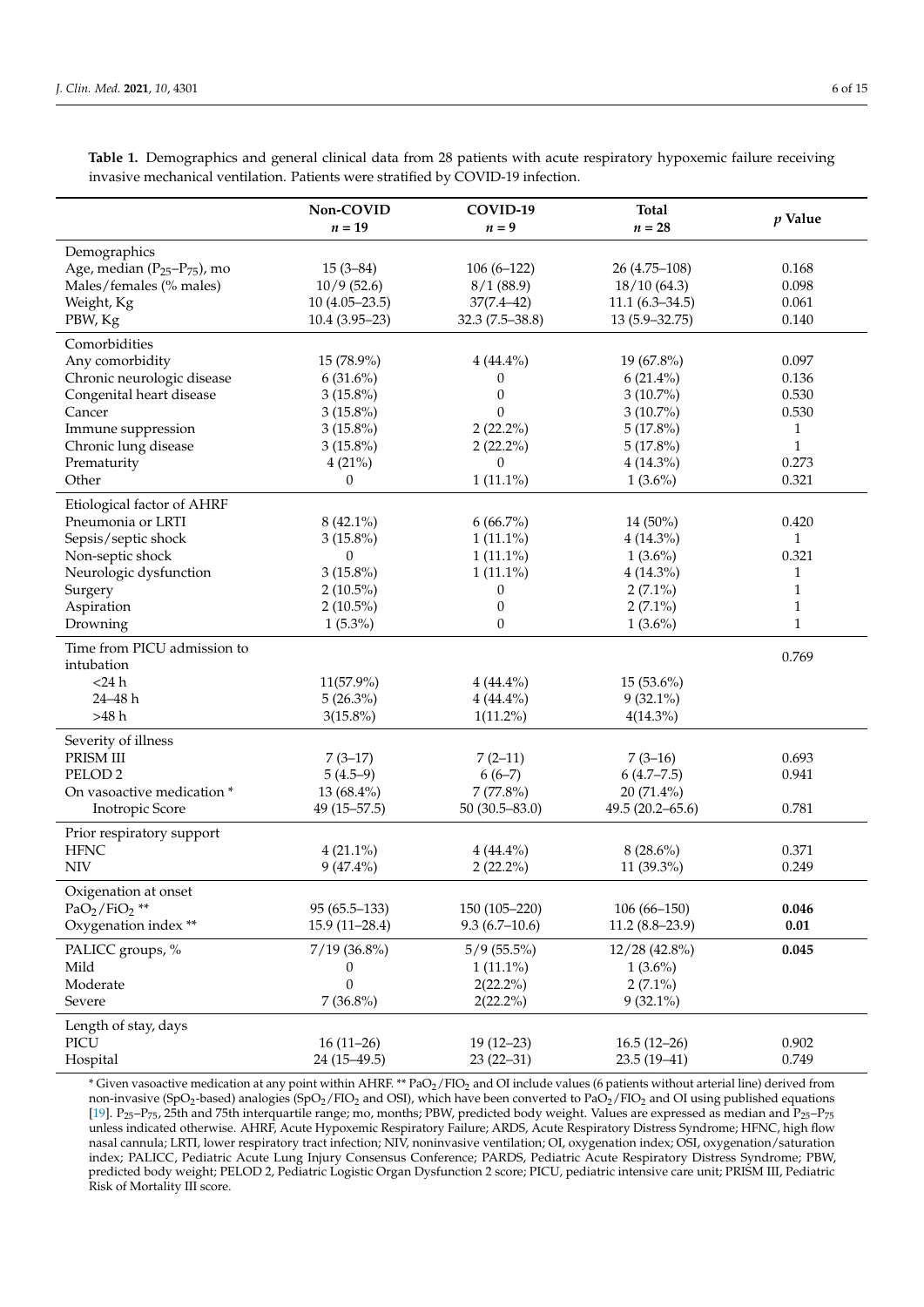<span id="page-6-1"></span>Lactate

 $*_{p0.04}$ 

 $Time$ 

|                                           | <b>At Study Entry</b>        | Day 1                     | Day 2                                  | Day 3                        |
|-------------------------------------------|------------------------------|---------------------------|----------------------------------------|------------------------------|
| pH                                        |                              |                           |                                        |                              |
| Non-COVID-19 ( $n = 14$ )                 | 7.29 (7.28, 7.37)            | 7.34 (7.3, 7.38)          | 7.37 (7.34, 7.42)                      | 7.39 (7.32, 7.44)            |
| COVID-19 $(n = 8)$                        | 7.24 (7.22, 7.31)            | 7.32 (7.26, 7.37)         | 7.35(7.31, 7.4)                        | 7.38 (7.34, 7.42)            |
| Mean difference (CI 95%)                  | $-0.04$ ( $-0.11$ , 0.02)    | $-0.03$ ( $-0.09$ , 0.04) | $-0.02$ ( $-0.09$ , 0.04)              | $-0.01$ ( $-0.08$ , 0.05)    |
| $p$ value                                 | 0.18                         | 0.44                      | 0.54                                   | 0.72                         |
| $PaCO2$ , mm Hg                           |                              |                           |                                        |                              |
| Non-COVID-19 $(n = 13)$                   | 56 (48, 71)                  | 53 (40, 61)               | 56 (43, 59)                            | 51 (43, 57)                  |
| COVID-19 ( $n = 6$ )                      | 43.5 (40, 46)                | 46 (39, 55)               | 43 (39.5, 46)                          | 49.5 (43, 56)                |
| Mean difference (CI 95%)                  | $-12.2$ ( $-23.7$ , $-0.5$ ) | $-6.8(-18.3, 4.8)$        | $-13.2$ ( $-24.8$ , 1.6)               | $-1.5$ ( $-13.1$ , 10.1)     |
| $p$ value                                 | 0.04                         | 0.25                      | 0.03                                   | 0.8                          |
| Lactate $(mmol/L)$                        |                              |                           |                                        |                              |
| Non-COVID-19 ( $n = 17$ )                 | $3.4(1.2 - 2.7)$             | $2.4(1.3-2.6)$            | 1.7(1.1, 2.1)                          | $1.6(1-2.1)$                 |
| COVID-19 $(n = 9)$                        | $1.7(0.8-2.1)$               | $1.2(1-1.3)$              | $1.4(1.2-1.7)$                         | $1.4(1.2-1.7)$               |
| Mean difference (CI 95%)                  | $-1.7(-3.4, -0.1)$           | $-1.2$ ( $-2.9$ , 0.5)    | $-0.3(-2-1.3)$                         | $-0.2$ ( $-1.9$ , 1.4)       |
| $p$ value                                 | 0.04                         | 0.16                      | 0.71                                   | 0.78                         |
| Fluid balance (mL/Kg)                     |                              |                           |                                        |                              |
| Non-COVID-19 $(n = 9)$                    | $12.4 (-21, 26)$             | $27.9(-0.2, 22.8)$        | $9.6(-13.5, 19.6)$                     | $-4.8(-16.7, 4)$             |
| COVID-19 $(n = 8)$                        | 18.6(6.5, 44.4)              | $1.6(-10.9, 27.5)$        | $-9.8$ ( $-20.5$ , 7.5)                | $-13.4(-15.8,-1.8)$          |
| Mean difference (CI 95%)                  | $6.2$ (-25.6, 38.05)         | $-26.3(-58.1, 5.5)$       | $-19.4(-51.2, 12.4)$                   | $-8.6$ ( $-40.4$ , 23.2)     |
| $p$ value                                 | 0.7                          | 0.11                      | 0.23                                   | 0.6                          |
|                                           |                              |                           |                                        |                              |
|                                           | В                            |                           | c                                      | Group                        |
| Α                                         |                              |                           |                                        | Non COVID-19<br>$-$ COVID-19 |
|                                           |                              |                           |                                        |                              |
| 200                                       | 20 <sup>1</sup>              |                           |                                        |                              |
|                                           |                              |                           |                                        |                              |
|                                           | 15 <sup>°</sup>              |                           | PaCO <sub>2</sub>                      |                              |
| PaO <sub>2</sub> /FIO <sub>2</sub><br>160 | $\overline{O}$               |                           |                                        |                              |
|                                           |                              |                           |                                        |                              |
| 120                                       | 10 <sup>1</sup>              |                           |                                        |                              |
|                                           |                              |                           |                                        |                              |
|                                           |                              |                           |                                        |                              |
|                                           | $*_{p0.01}$                  | $*_{p,0.03}$              | $*_{p0.04}$<br>$*_{D} 0.03$            |                              |
| T6<br>T <sub>0</sub><br>Time              | TO<br>Ti2                    | T6<br>T12<br>Time         | $\overline{148}$<br>T24<br>T12<br>Time | $\frac{1}{172}$              |

<span id="page-6-0"></span>**Table 2.** Physiological outcomes (blood gas, hemodynamic data, and fluid balance) over time. Data collected during the first three days in the Pediatric Intensive Care Unit for the two cohorts of patients (COVID-19 and non-COVID-19).

**Figure 2.** Data at different time points over the first 72 h for each study group comparing subjects diagnosed with acute hypoxemic respiratory failure (AHRF) and COVID-19 infection (*n* = 9) to those with ARHF without COVID-19 infection (*n* = 19). \* *p* value representing statistical significance. Top: Oxygenation metrics over the 12 first hours after onset of AHRF, and daily ventilation metrics over the first 72 h of AHRF. (**A**). PaO<sub>2</sub>/FiO<sub>2</sub> ratio. (**B**). Oxygenation index (OI). (**C**). PaCO<sub>2</sub>. Bottom: Daily hemodynamic/metabolic data over the first 72 h for subjects diagnosed with AHRF with COVID-19 infection. (**D**). Lactate (**E**). pH. (**F**). Fluid balance. Oygenation index: FiO<sub>2</sub>  $\times$  median airway pressure  $\times$  100/PaO<sub>2</sub>.

Time

Fluid balance

 $\frac{1}{172}$ 

Time

 $7<sup>3</sup>$ 

 $rac{1}{\alpha}$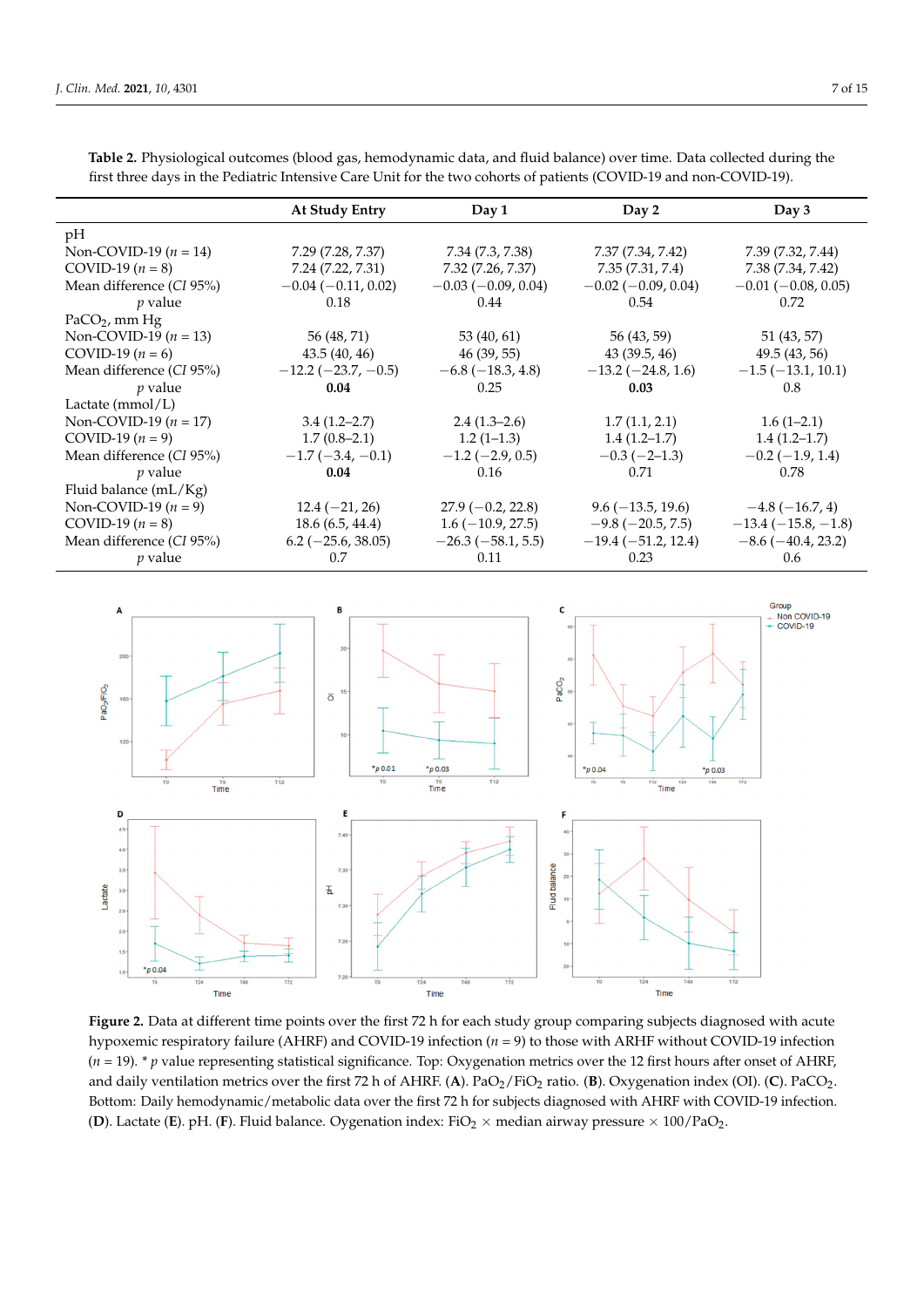<span id="page-7-0"></span>

**Figure 3.** Daily ventilation data at different time points over the first 72 h for each study group, subjects diagnosed with AHRF and COVID-19 (*n* = 9) compared with those with AHRF without COVID-19 (*n* = 19). There was no statistical significance in the data shown. (**A**). PEEP. (**B**). Tidal volume accorfing to PBW. (**C**). Plateau pressure. (**D**). Driving pressure. (**E**). Static respiratory compliance (Crs). AHRF: Acute Hypoxemic Respiratory Failure. Crs: static respiratory compliance; PBW: predicted body weight.

Prior to enrolment into the study, 39.2% patients (11/28) were managed with noninvasive ventilation and 28.6% (8/28) received high-flow nasal oxygen. Neuromuscular blockade (NMB) was used in two-thirds of patients within 24 h of enrolment, and two out of three patients received corticosteroids (Table [3\)](#page-8-0). Other adjunctive therapies included nitric oxide (iNO; seven patients, 25%) prone positioning (PP; six patients, 21.4%) and recruitment maneuvers (RM; five patients, 17.8%). Five patients receiving iNO and five patients with PP had severe ARDS. All patients managed with recruitment maneuvers (RM) were also stratified as severe ARDS. Three patients (10.7%) diagnosed with severe PARDS were supported with ECMO. No differences were observed in non-COVID-19 patients compared with COVID-19 patients in terms of the use of adjunctive therapies.

## *3.3. Clinical Outcomes*

Pneumothorax developed in two patients (10.7%), two of them with a VT >8 mL/kg PBW, without differences between groups. Mean ventilator-free days were 19 days ( $P_{25}-P_{75}$ 5.5–24) with no significant differences between groups (Table [4\)](#page-8-1). Mean duration of PICU and hospital stay was  $16.5$  ( $P_{25}$ – $P_{75}$  12–26) and 23.5 (19–41) days, respectively. Overall PICU mortality was 14.3% (4/28) and in-hospital mortality was 17.9% (5/28). Probability of survival at 60 days is shown in Figure [4.](#page-8-2) Most deaths occurred in the ICU (4 out of 5, 80%). Although PICU deaths were two-fold greater in the COVID-19 group (22.2% (2 of 9) vs.  $10.5\%$  (2 of 19)), it did not reach statistical significance ( $p = 0.75$ ). Multiple system organ failure was the cause of death in two patients (one COVID-19 patient) and refractory hypoxemia in two patients (one COVID-19 patient); brain death was declared in one patient.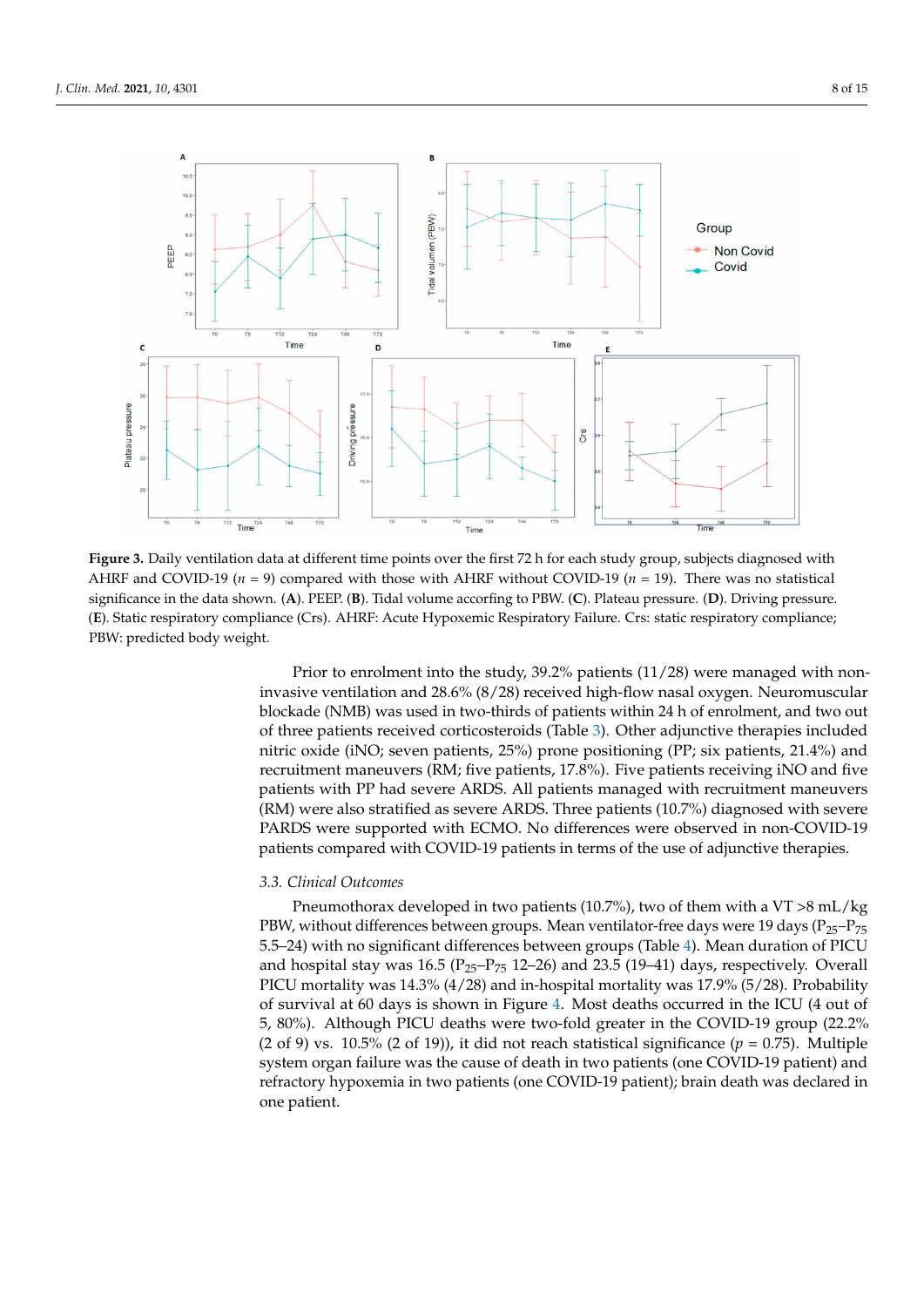|                          | Non-COVID-19 $(n = 19)$ | $COVID-19 (n = 9)$ | All $(n = 28)$  | p Value |
|--------------------------|-------------------------|--------------------|-----------------|---------|
| Neuromuscular blockade * |                         |                    |                 |         |
| At study entry           | $12/19(67.9\%)$         | $4/9(44.4\%)$      | $16/28(57.1\%)$ | 0.432   |
| Day 1                    | $10/18(55.6\%)$         | $8/9(88.9\%)$      | $18/27(66.7\%)$ | 0.193   |
| Day 2                    | $10/18(55.6\%)$         | $7/9$ (77.8%)      | 17/27(63%)      | 0.406   |
| Day 3                    | $8/17(47.1\%)$          | $5/9(55.6\%)$      | $13/26(50\%)$   |         |
| Prone positioning        | $3/19(15.8\%)$          | $3/9(33.3\%)$      | $6/28(21.4\%)$  | 0.352   |
| Inhaled nitric oxide     | $6/19(31.6\%)$          | $1/9(11.1\%)$      | 7/28(25%)       | 0.371   |
| ECMO                     | $2/19(10.5\%)$          | $1/9(11.1\%)$      | $3/28(10.7\%)$  |         |
| Corticosteroids          | $11/19(57.9\%)$         | $8/9(88.9\%)$      | $19/28(67.9\%)$ | 0.195   |

<span id="page-8-0"></span>**Table 3.** Ancillary treatments for the total cohort of 28 patients, 9 COVID and 19 non-COVID-19, during the first three days in the Pediatric Intensive Care Unit.

\* Neuromuscular blockade (NMB) is detailed according to onset and within the first three days of AHRF. ECMO: extracorporeal membrane oxygenation.

<span id="page-8-1"></span>**Table 4.** Outcome measures. Categorical variables are expressed as numbers (%), and continuous variables are expressed as median ( $P_{25}-P_{75}$  interquartile range). PICU, Pediatric intensive care unit.

|                                                         | Non-COVID-19 $(n = 19)$ | COVID-19 $(n = 9)$ | All $(n = 28)$ | <i>p</i> Value |
|---------------------------------------------------------|-------------------------|--------------------|----------------|----------------|
| Pneumothorax after initiating<br>mechanical ventilation | $2(10.5\%)$             | $1(11.1\%)$        | $3(10.7\%)$    |                |
| PICU mortality                                          | $2(10.5\%)$             | $2(22.2\%)$        | $4(14.3\%)$    | 0.574          |
| Hospital mortality                                      | $3(15.8\%)$             | $2(22.2\%)$        | $5(17.9\%)$    |                |
| Ventilator-free days                                    | $(18-24)$               | $21(5.5-23)$       | $19(5.5-24)$   | 0.749          |
| PICU length of stay, days                               | $16(11-26)$             | $19(12-23)$        | $16.5(12-26)$  | 0.902          |
| Hospital length of stay, days                           | $24(15-49.5)$           | $23(22-31)$        | $23.5(9-41)$   | 0.749          |

<span id="page-8-2"></span>

**Figure 4.** Probability of survival at 60 days using Kaplan–Meier curves with univariable Cox regression. There was no significant difference in survival between the COVID-19 group (blue line) compared with the non-COVID-19 group (red line).

## **4. Discussion**

In this multicenter, observational study, we report a series of 28 children requiring IMV due to AHRF of any etiology at a time when the first wave of the COVID-19 pandemic devastated the Spanish Healthcare System. The major findings of this study are that pediatric AHRF patients with COVID-19 had fewer comorbidities and better oxygenation than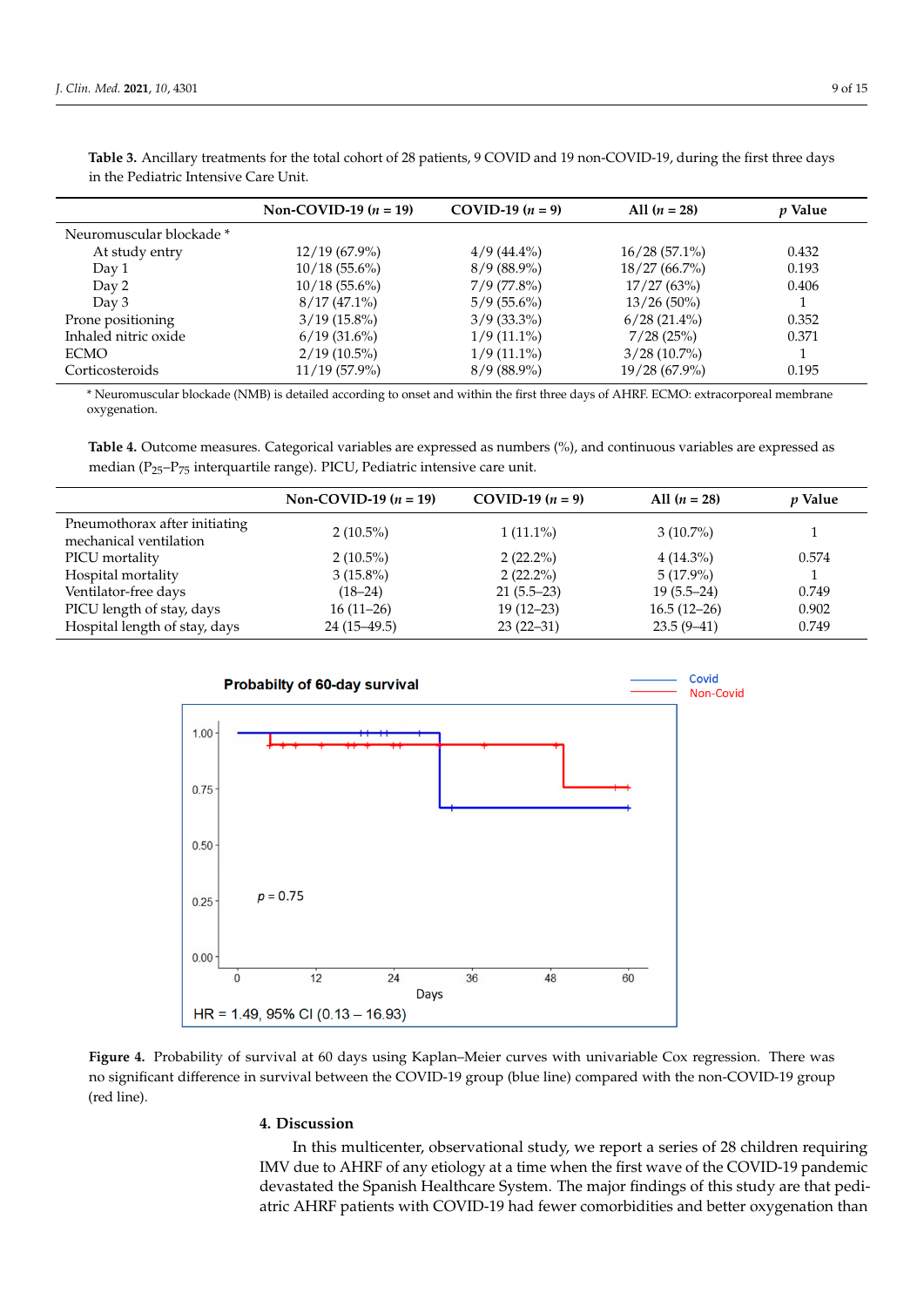patients with non-COVID-19 AHRF. Of note, all non-COVID-19 patients who progressed to ARDS developed severe PARDS, whereas most patients in the COVID-19 cohort had mild and moderate PARDS. We found no differences in ventilator management, use of ancillary therapies, or outcomes between groups. To our knowledge, no studies have compared children who require IMV due to COVID-19 with children with AHRF secondary to other causes.

During the study period, 13% of all hospitalized pediatric COVID-19 patients in Spain ended up in the PICU, as reported by the Spanish National Health System [\[27\]](#page-13-11). The present study can be considered close to being nationwide since only five additional mechanically ventilated children due to COVID-19 were admitted during the 2-month period into Spanish PICUs that were not sites in the present study [\[28\]](#page-13-12). Our study included intubated patients with COVID-19 who met predefined AHRF criteria, accounting for 1.3% of all patients admitted to participating PICUs and 32.1% of patients with AHRF and IMV. For the total number of COVID-19 children admitted in Spanish PICUs, our cohort represents 18% of the total and 64.3% of all children intubated [\[28\]](#page-13-12). These figures represent a more severe impact of COVID-19 in children than initially reported at the beginning of the pandemic. In a larger series, Dong et al. reported respiratory failure/ARDS in 0.6% of children with suspected or confirmed disease [\[5\]](#page-12-4), without specifying what ratio corresponds to patients requiring PICU admission. In hospitalized children, Wang et al. published a series of 33 children, none of them requiring non-invasive or invasive respiratory support [\[29\]](#page-13-13). However, early reports from US and Canada showed that 38% of children admitted to PICUs for COVID-19 required IMV [\[30\]](#page-13-14). In United Kingdom, Swam et al. reported a prevalence of PICU admissions for SARS-CoV2 infection of 18%, similar to our series, although IMV was more often required (50%) [\[10\]](#page-12-10). Feldstein et al. reported 651 children admitted to PICUs, 25% of whom required IMV, and found a higher ratio of intubated patients in non-MIS-C COVID-19 compared with MIS-C patients (33% vs. 23.8%) [\[11\]](#page-12-11).

Although not statistically significant (likely due to our small sample size), patients with AHRF due to a cause other than COVID-19 were younger and had more comorbidities than COVID-19 patients. However, three patients less than 1 year old in the COVID-19 cohort had severe respiratory compromise. This is consistent with several studies describing the seriousness of COVID-19 in some children. Severe respiratory impairment associated with SARS-CoV-2 infection has been described as more frequent in younger children [\[5](#page-12-4)[,31\]](#page-13-15) similar to our series, while MIS-C, more prevalent in older children, has been recognized in many PICU admissions for COVID-19 since April 2020 [\[9](#page-12-12)[,10\]](#page-12-10). Pre-existing comorbidities, especially immunosuppression or chronic lung disease, are commonly seen in children admitted to PICUs with AHRF and/or PARDS [\[32,](#page-13-16)[33\]](#page-13-17). We confirmed these findings in our cohort of non-COVID-19 patients, predominantly chronic neurological disease. In the COVID-19 cohort, the association with comorbidities was also present, although lower in the subpopulation of MIS-C patients [\[9,](#page-12-12)[10\]](#page-12-10). Of note, among nine patients in the COVID-19 group, four developed MIS-C without having pre-existing diseases.

We found that patients with AHRF caused by non-COVID-19 diseases had worse oxygenation at AHRF onset. We observed confirmed more abnormal ventilatory data, which were maintained throughout the course of mechanical ventilation (as shown in Table [2\)](#page-6-0). This may reflect that COVID-19 patients were promptly intubated mainly due to hemodynamic alterations and/or by the initial recommendation for early intubation to avoid a greater risk of virus dissemination associated with non-invasive respiratory support [\[34\]](#page-13-18). The prevalence of PARDS in our patient population is different than in previous studies [\[35\]](#page-13-19). This could be partially explained because we only included patients with IMV and that the strict lockdown isolation measures dramatically decreased the incidence of lower respiratory tract infections.

Contrary to adults, only an extremely small percentage of children infected by SARS-CoV-2 had severe respiratory symptoms and progression to ARDS [\[5](#page-12-4)[,36\]](#page-13-20). There is paucity of data on the occurrence of PARDS in pediatric patients with COVID-19. As part of a large-scale multicenter study including patients <18 years from Europe, Asia, and US,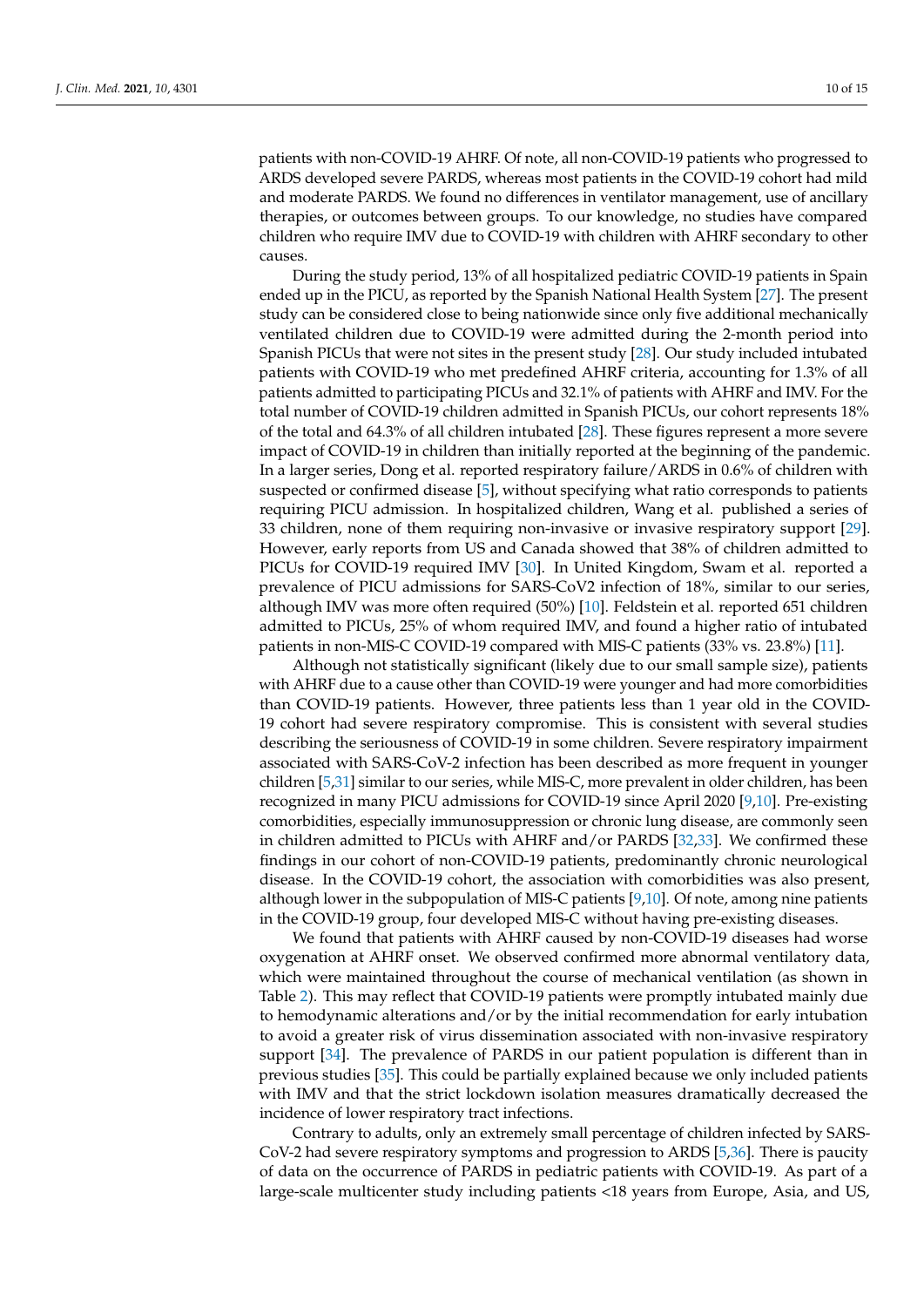Duarte-Salles et al. compared COVID-19 patients with a prior cohort of influenza patients and observed that while the prevalence of influenza-associated PARDS was 0.1%, the prevalence of PARDS among children with COVID-19 was 2.5%, suggesting a greater severity of respiratory involvement in COVID-19 [\[37\]](#page-14-0). Similarly, a European multicenter study involving 532 children with COVID-19 found that only 25 patients (4%) required IMV and 10 of them had PARDS [\[38\]](#page-14-1). However, this series does not differentiate whether these patients had predominantly respiratory involvement or MIS-C. MIS-C patients often require IMV due to hemodynamic alterations with less respiratory impairment. This is consistent with our series in which only one out of four patients diagnosed with MIS-C was categorized as having mild PARDS, while four out of five COVID-19 patients without MIS-C were stratified into moderate-severe PARDS. The Pediatric COVID-19 Spanish multicenter study, in which our patients are included, reported that 6.7% of MIS-C patients were also diagnosed with PARDS, compared with 27.4% of patients not classified as MIS-C [\[9\]](#page-12-12).

In adults, although it was initially suggested that COVID-19-ARDS could have different characteristics than classical ARDS [\[39\]](#page-14-2), other studies have not found these differences [\[14](#page-12-13)[,15\]](#page-12-8). We found that the proportion of patients who progressed to ARDS was higher in the COVID-19 group, although non-COVID-19 patients had more severe PARDS. However, due to sample size constraints, we cannot draw any final conclusions.

Most patients received protective mechanical ventilation strategies with low VT, plateau and driving pressures. We found no significant group differences in relation to outcomes. However, PICU deaths were two-fold higher in the COVID-19 cohort (22% vs. 10.5%, although this difference did not reach significance,  $p = 0.57$ ), which may be explained by the inclusion of two immunocompromised patients with severe ARDS, a comorbidity associated with greater mortality. Overall PICU mortality was 14.3%, but was higher at 25% in patients with PARDS, and was 33% in patients with severe PARDS. These results parallel those reported in other series of pediatric ARDS [\[35\]](#page-13-19). Although mortality from COVID-19 in children is considerably lower than in adults, fatal cases are mostly associated with serious previous comorbidities [\[10\]](#page-12-10).

Our study has limitations that may affect comparisons and generalizability. The major limitation is that our overall patient population is small, despite the fact that the population of Spain is in excess of 47 million people. However, our data are representative of the scenario in Spain, and most likely, in western Europe, during the first couple of months of the pandemic, since 64.3% of children intubated for COVID-19 in Spain [\[28\]](#page-13-12) during the first wave (March/April 2020) are included in our series. Second, we have restricted this analysis to intubated and mechanically ventilated children. We cannot estimate the impact of the exclusion of patients receiving non-invasive respiratory support in our study, considering the initial recommendations to limit the use of non-invasive ventilation during the first wave of the pandemic and the dramatically reduced number of admissions for other respiratory infections. Third, our analysis of respiratory failure in pediatric COVID-19 patients may be biased by the subpopulation of MIS-C patients, who were primarily intubated for hemodynamic or cardiac dysfunction, with secondary mild respiratory involvement. However, we believe that we have been able to properly differentiate these patients within the whole study population, since only one patient with MIS-C developed mild ARDS. Fourth, our study aimed to explore the respiratory mechanics of intubated patients with AHRF, but we had some missing data in 8/28 patients related to the difficulties in data collection in the midst of a major pandemic.

### **5. Conclusions**

In conclusion, in this multicenter prospective study, children with AHRF due to SARS-CoV-2 infection had fewer comorbidities and better oxygenation than patients with non-COVID-19 AHRF. Unlike the adult population, progression to severe ARDS is uncommon.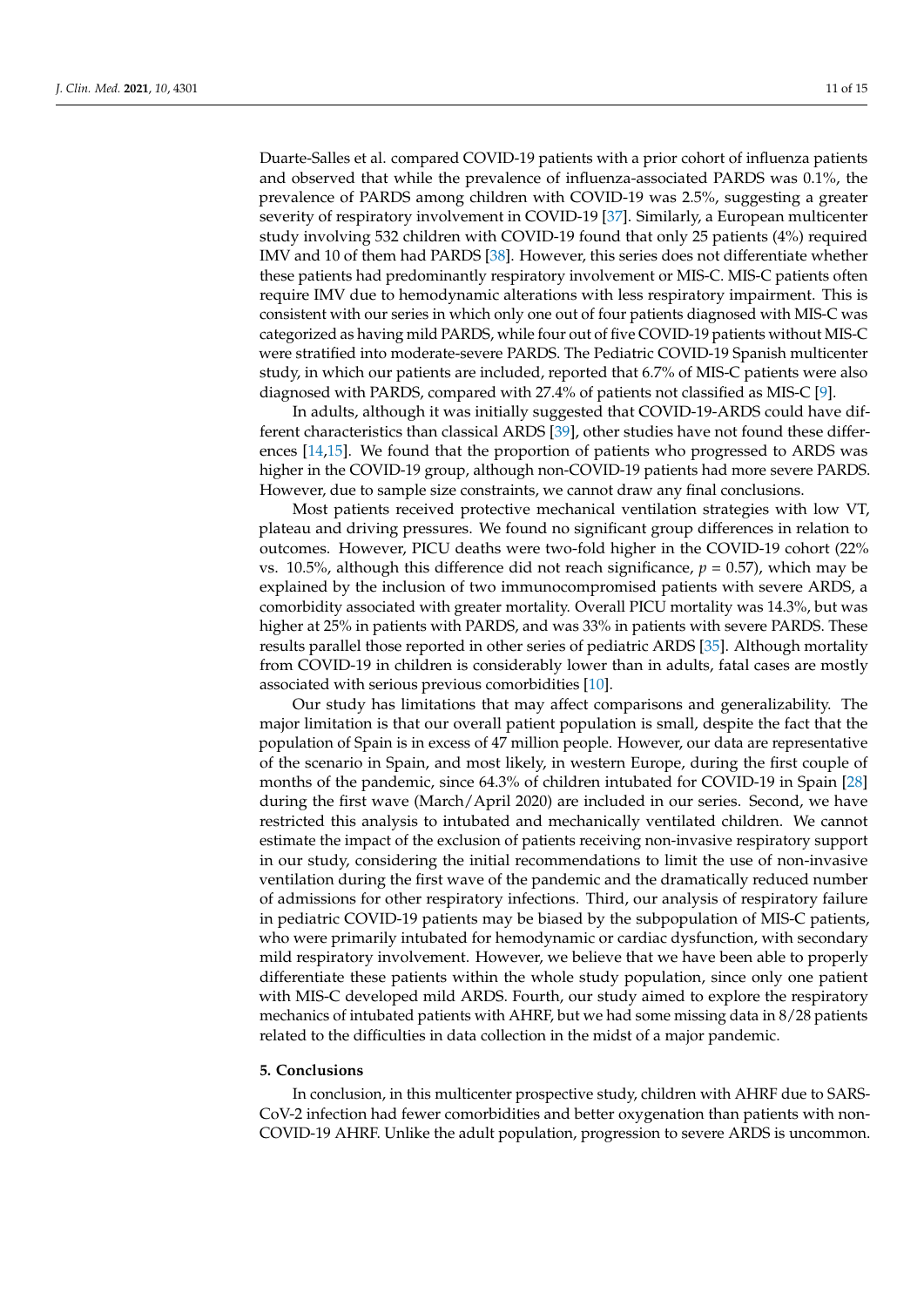**Supplementary Materials:** The following are available online at [https://www.mdpi.com/article/](https://www.mdpi.com/article/10.3390/jcm10194301/s1) [10.3390/jcm10194301/s1,](https://www.mdpi.com/article/10.3390/jcm10194301/s1) Electronic Supplementary Material (ESM) 1, ESM: "Strengthening the Reporting of Observational Studies in Epidemiology (STROBE)" guidelines for observational cohort studies. ESM 2: details of PANDORA-CHILD. Table S1: Ventilatory settings for the total cohort. Table S2: Ancillary treatments for the total cohort.

**Author Contributions:** J.V., Y.M.L.-F., A.M.-d.-A. contributed to the study conception and design. Y.M.L.-F. and A.M.-d.-A. supervised the study.; Y.M.L.-F., A.M.-d.-A., J.M.G.-G., C.P.-C.M., M.G.-G., J.P.-P., M.M.-R., P.M.-R., A.G.-Z., P.R.-C., J.M.-C., L.B.-L. and R.N.-B. enrolled patients and collected the data; Y.M.L.-F. and J.M.G.-M. analyzed the data. The first draft of the manuscript was written by Y.M.L.-F., A.M.-d.-A., A.S.S. and J.V.; Y.M.L.-F., A.M.-d.-A., J.M.G.-G., C.P.-C.M., M.G.-G., J.P.-P., M.M.-R., P.M.-R., A.G.-Z., P.R.-C., J.M.-C., L.B.-L., R.N.-B., J.M.G.-M., A.S.S., J.V. made substantial contributions to conception and design, or acquisition of data, or analysis and interpretation of data, drafting the article or revising it for important intellectual content, and approved the final version. All authors have read and agreed to the published version of the manuscript.

**Funding:** This research received no external funding. YMLF is funded by an academic grant from the Instituto de Salud Carlos III, Madrid, Spain (PI19/00141). JV is funded by academic grants from the Instituto de Salud Carlos III, Madrid, Spain (CB06/06/1088, PI16/00049, PI19/00141), the European Regional Development's Funds (FEDER). AAS is funded by academic grants from the Canadian Institutes of Health Research (CIHR) (Grant numbers: 137772, FDN143285, and OV3-170344). All authors are independent of the funding bodies.

**Institutional Review Board Statement:** The study was conducted according to the guidelines of the Declaration of Helsinki, and approved by the Ethics Committees at Cruces Hospital (PI201935, 05/02/2019) and Niño Jesús Hospital (R-0026/19, 05/23/2019), the coordinating centers, and was adopted by all participating centers as required by Spanish regulations.

**Informed Consent Statement:** This study was considered an audit, and informed consent was waived, but three sites required written parental consent as per the institution's policy: Niño Jesús Children´s Hospital, Madrid; La Paz University Hospital, Madrid; and Reina Sofía University Hospital, Córdoba.

**Data Availability Statement:** Not applicable.

**Conflicts of Interest:** J.V. has received grant support from MAQUET outside the scope of this study. A.S.S. reports consulting fees from Apeiron Biologics, Baxter, and Xenios. The rest of the authors declare no conflicts of interest in relation to this manuscript.

## <span id="page-11-0"></span>**Appendix A. Members of the PANDORA-CHILD Network**

Yolanda M López-Fernández, Javier Pilar Orive. Hospital Universitario de Cruces, Bizkaia. Amelia Martínez-de-Azagra Garde, Angeles García-Teresa. Hospital Niño Jesús. Madrid. Eider Oñate-Vergara, Nerea Ovelar Zubiaga. Complejo Hospitalario Donosti. Gipuzkoa Ana Gómez-Zamora. Hospital Universitario La Paz. Madrid.

Laura Herrera-Castillo, Laura Butragueño. Hospital Universitario Gregorio Marañón. Madrid.

Juan I. Sánchez, Ana Llorente de la Fuente. Hospital Universitario 12 de Octubre. Madrid. Susana Beatriz Reyes, María Miñambres-Rodriguez. Hospital Universitario Virgen de la Arrixaca. Murcia.

Mikel Mendizabal, María Amores Torres. Complejo Hospitalario de Navarra.

Francisco Fernández Carrión, Sira Fernández de Miguel. Hospital Universitario de Salamanca.

Antonio Rodríguez-Núñez, Javier Trastoy-Quintela, Susana Rey-García. Hospital Universitario de Santiago.

Julio Parrilla-Parrilla, Manuel Fernández-Elías. Hospital Universitario Virgen del Rocío. Sevilla.

David Arjona, María José Pérez Durán. Hospital Universitario Virgen de la Salud. Toledo Marta Brezmes, Lorena Bermúdez. Hospital Clínico Universitario de Valladolid.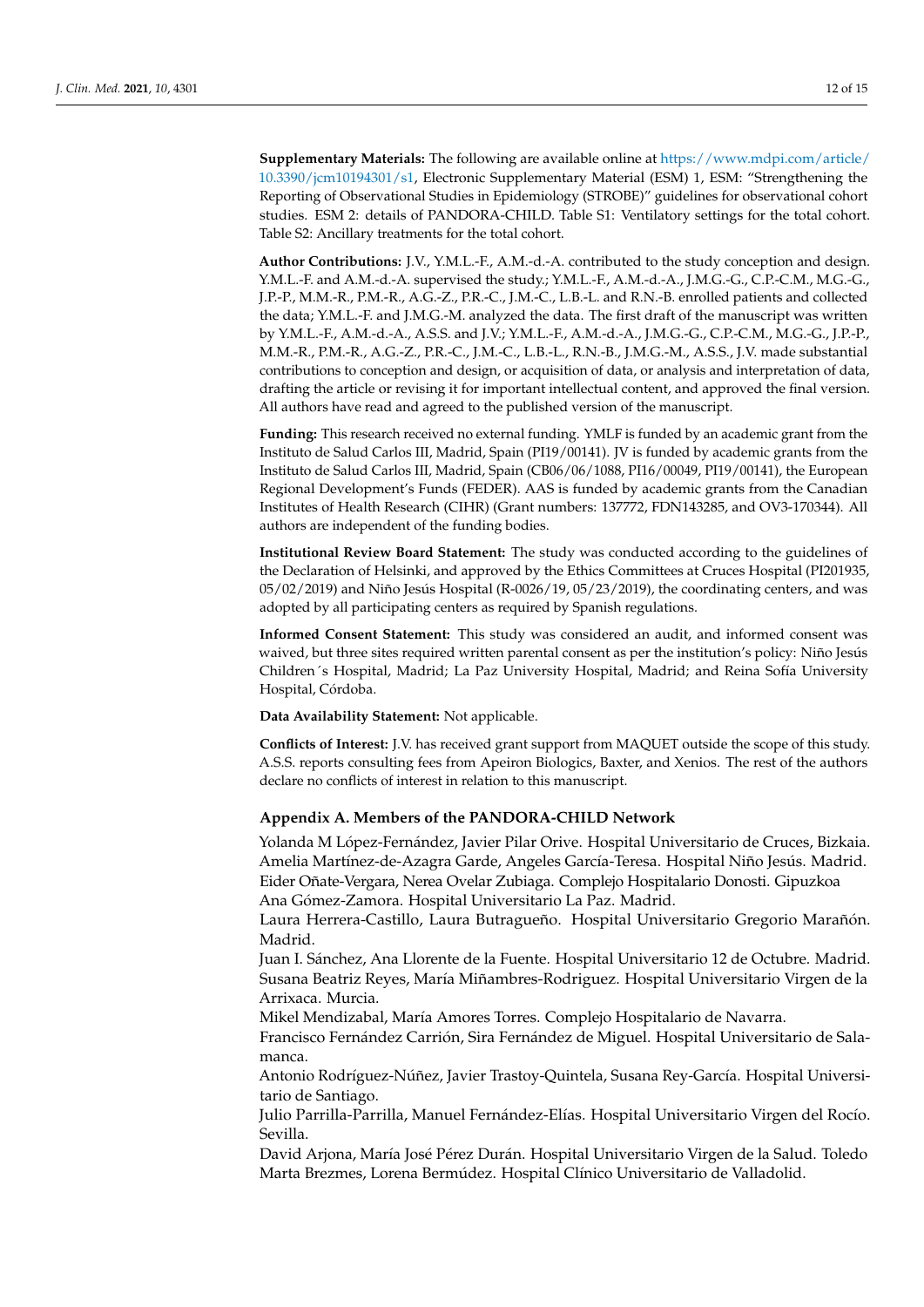Patricia Rodriguez-Campoy, Lorena Estepa-Pedregosa. Hospital Universitario Puerta del Mar, Cádiz.

Luis Pérez-Baena, José Sebastián León-González. Hospital Universitario de Tenerife. María García-González, Isabel del Blanco. Hospital Universitario de Burgos.

Paula Madurga-Revilla, Juan Pablo Iñiguez. Hospital Universitario Miguel Servet. Zaragoza. Rocío Núñez-Borrero, Sira Alonso-Graña, Félix Castillo-Ferrer. Hospital Universitario Las Palmas de Gran Canaria.

José Manuel González-Gómez, Antonio Morales, Alexandra Fernández-Yuste. Hospital Regional Universitario de Málaga.

Alberto Medina, Juan Mayordomo-Colunga. Hospital Central de Asturias.

Ana Coca Pérez, Cesar Pérez-Caballero Macarrón. Hospital Universitario Ramón y Cajal. Madrid.

Ignacio Ibarra de la Rosa. Hospital Universitario Reina Sofía. Córdoba.

Jesús Villar, Jesús M. González-Martín. Research Unit, Hospital Universitario Dr. Negrín Las Palmas de Gran Canaria.

## **References**

- <span id="page-12-0"></span>1. Wang, D.; Hu, B.; Hu, C.; Zhu, F.; Liu, X.; Zhang, J.; Wang, B.; Xiang, H.; Cheng, Z.; Xiong, Y.; et al. Clinical characteristics of 138 hospitalized patients with 2019 novel coronavirus-infected pneumonia in Wuhan, China. *JAMA* **2020**, *323*, 1061–1069. [\[CrossRef\]](http://doi.org/10.1001/jama.2020.1585) [\[PubMed\]](http://www.ncbi.nlm.nih.gov/pubmed/32031570)
- <span id="page-12-1"></span>2. Huang, C.; Wang, Y.; Li, X.; Ren, L.; Zhao, J.; Hu, Y.; Zhang, L.; Fan, G.; Xu, J.; Gu, X.; et al. Clinical features of patients infected with 2019 novel coronavirus in Wuhan, China. *Lancet* **2020**, *395*, 497–506. [\[CrossRef\]](http://doi.org/10.1016/S0140-6736(20)30183-5)
- <span id="page-12-2"></span>3. World Health Organisation. Timeline: WHO's COVID-19 Response. Available online: [https://www.who.int/emergencies/](https://www.who.int/emergencies/diseases/novel-coronavirus-2019/interactive-timeline) [diseases/novel-coronavirus-2019/interactive-timeline](https://www.who.int/emergencies/diseases/novel-coronavirus-2019/interactive-timeline) (accessed on 21 February 2021).
- <span id="page-12-3"></span>4. Lu, X.; Zhang, L.; Du, H.; Zhang, J.; Li, Y.Y.; Qu, J.; Zhang, W.; Wang, Y.; Bao, S.; Li, Y.; et al. SARS-CoV-2 Infection in Children. *N. Engl. J. Med.* **2020**, *382*, 1663–1665. [\[CrossRef\]](http://doi.org/10.1056/NEJMc2005073)
- <span id="page-12-4"></span>5. Dong, Y.; Dong, Y.; Mo, X.; Hu, Y.; Qi, X.; Jiang, F.; Jiang, Z.; Jiang, Z.; Tong, S.; Tong, S.; et al. Epidemiology of COVID-19 among children in China. *Pediatrics* **2020**, *145*, e20200702. [\[CrossRef\]](http://doi.org/10.1542/peds.2020-0702)
- <span id="page-12-5"></span>6. World Health Organisation. Multisystem Inflammatory Syndrome in Children and Adolescents with COVID-19. Available online: [https://www.who.int/publications/i/item/multisystem-inflammatory-syndrome-in-children-and-adolescents-with-](https://www.who.int/publications/i/item/multisystem-inflammatory-syndrome-in-children-and-adolescents-with-COVID-19)[COVID-19](https://www.who.int/publications/i/item/multisystem-inflammatory-syndrome-in-children-and-adolescents-with-COVID-19) (accessed on 21 February 2021).
- 7. Riphagen, S.; Gomez, X.; Gonzalez-Martinez, C.; Wilkinson, N.; Theocharis, P. Hyperinflammatory shock in children during COVID-19 pandemic. *Lancet* **2020**, *395*, 1607–1608. [\[CrossRef\]](http://doi.org/10.1016/S0140-6736(20)31094-1)
- <span id="page-12-9"></span>8. Whittaker, E.; Bamford, A.; Kenny, J.; Kaforou, M.; Jones, C.E.; Shah, P.; Ramnarayan, P.; Fraisse, A.; Miller, O.; Davies, P.; et al. Clinical Characteristics of 58 Children with a Pediatric Inflammatory Multisystem Syndrome Temporally Associated with SARS-CoV-2. *JAMA* **2020**, *324*, 259–269. [\[CrossRef\]](http://doi.org/10.1001/jama.2020.10369)
- <span id="page-12-12"></span>9. García-Salido, A.; de Carlos Vicente, J.C.; Belda Hofheinz, S.; Balcells Ramírez, J.; Slöcker Barrio, M.; Leóz Gordillo, I.; Hernández Yuste, A.; Guitart Pardellans, C.; Cuervas-Mons Tejedor, M.; Huidobro Labarga, B.; et al. Severe manifestations of SARS-CoV-2 in children and adolescents: From COVID-19 pneumonia to multisystem inflammatory syndrome: A multicentre study in pediatric intensive care units in Spain. *Crit. Care* **2020**, *24*, 666. [\[CrossRef\]](http://doi.org/10.1186/s13054-020-03332-4) [\[PubMed\]](http://www.ncbi.nlm.nih.gov/pubmed/33243303)
- <span id="page-12-10"></span>10. Swann, O.V.; Holden, K.A.; Turtle, L.; Pollock, L.; Fairfield, C.J.; Drake, T.M.; Seth, S.; Egan, C.; Hardwick, H.E.; Halpin, S.; et al. Clinical characteristics of children and young people admitted to hospital with COVID-19 in United Kingdom: Prospective multicentre observational cohort study. *BMJ* **2020**, *370*, m3249. [\[CrossRef\]](http://doi.org/10.1136/bmj.m3249)
- <span id="page-12-11"></span>11. Feldstein, L.R.; Tenforde, M.W.; Friedman, K.G.; Newhams, M.; Rose, E.B.; Dapul, H.; Soma, V.L.; Maddux, A.B.; Mourani, P.M.; Bowens, C.; et al. Characteristics and Outcomes of US Children and Adolescents with Multisystem Inflammatory Syndrome in Children (MIS-C) Compared with Severe Acute COVID-19. *JAMA* **2021**, *325*, 1074. [\[CrossRef\]](http://doi.org/10.1001/jama.2021.2091)
- <span id="page-12-6"></span>12. Dufort, E.M.; Koumans, E.H.; Chow, E.J.; Rosenthal, E.M.; Muse, A.; Rowlands, J.; Barranco, M.A.; Maxted, A.M.; Rosenberg, E.S.; Easton, D.; et al. Multisystem Inflammatory Syndrome in Children in New York State. *N. Engl. J. Med.* **2020**, *383*, 347–358. [\[CrossRef\]](http://doi.org/10.1056/NEJMoa2021756)
- <span id="page-12-7"></span>13. Zhou, F.; Yu, T.; Du, R.; Fan, G.; Liu, Y.; Liu, Z.; Xiang, J.; Wang, Y.; Song, B.; Gu, X.; et al. Clinical course and risk factors for mortality of adult inpatients with COVID-19 in Wuhan, China: A retrospective cohort study. *Lancet* **2020**, *395*, 1054–1062. [\[CrossRef\]](http://doi.org/10.1016/S0140-6736(20)30566-3)
- <span id="page-12-13"></span>14. Grasselli, G.; Tonetti, T.; Protti, A.; Langer, T.; Girardis, M.; Bellani, G.; Laffey, J.; Carrafiello, G.; Carsana, L.; Rizzuto, C.; et al. Pathophysiology of COVID-19-associated acute respiratory distress syndrome: A multicentre prospective observational study. *Lancet Respir. Med.* **2020**, *8*, 1201–1218. [\[CrossRef\]](http://doi.org/10.1016/S2213-2600(20)30370-2)
- <span id="page-12-8"></span>15. Ferrando, C.; Suarez-Sipmann, F.; Mellado-Artigas, R.; Hernández, M.; Gea, A.; Arruti, E.; Aldecoa, C.; Martínez-Pallí, G.; Martínez-González, M.A.; Slutsky, A.S.; et al. Clinical features, ventilatory management, and outcome of ARDS caused by COVID-19 are similar to other causes of ARDS. *Intensive Care Med.* **2020**, *46*, 2200–2211. [\[CrossRef\]](http://doi.org/10.1007/s00134-020-06192-2)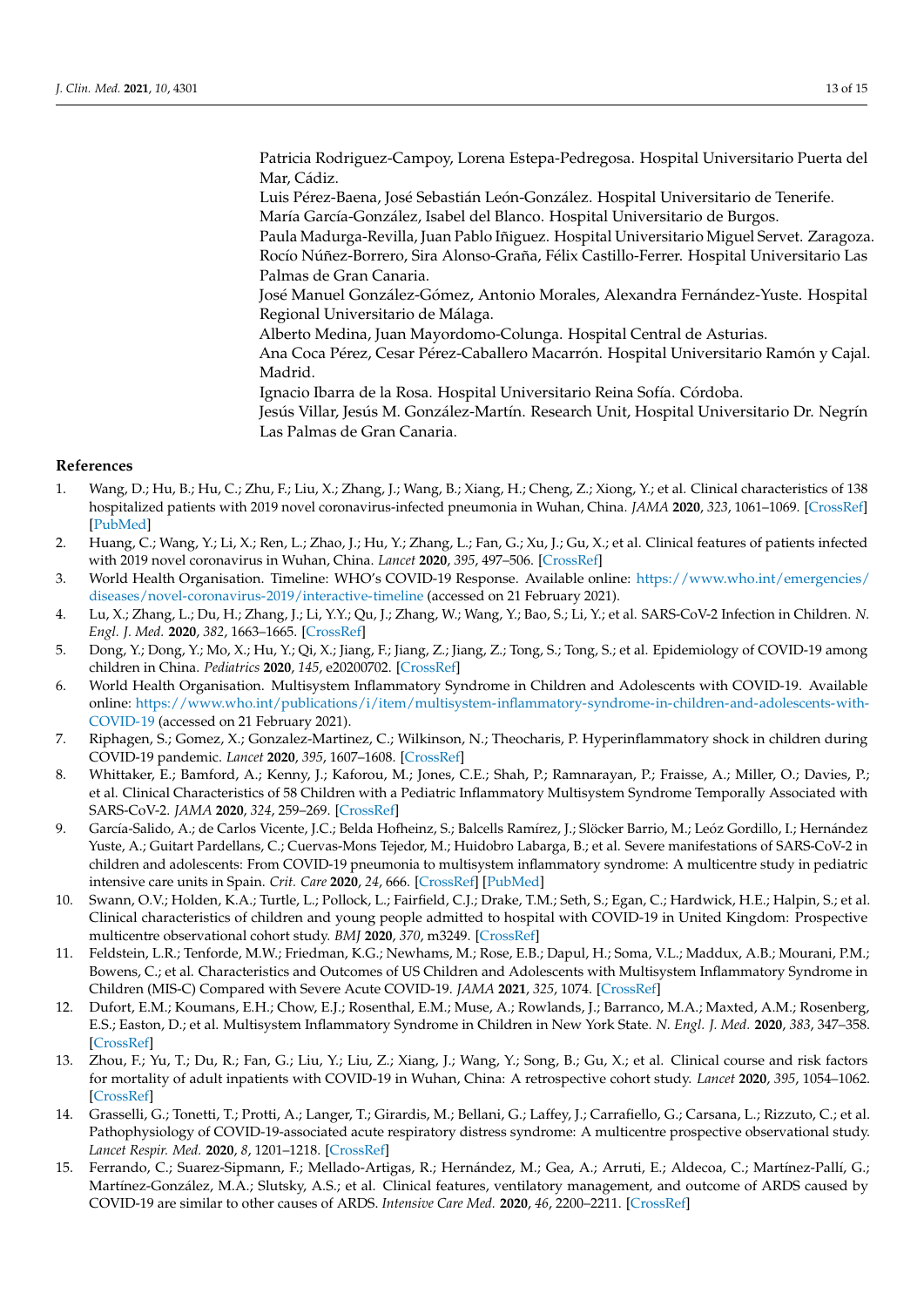- <span id="page-13-0"></span>16. Spanish National Statistics Institute. 2020 Census Data. Available online: <https://www.ine.es/jaxiT3/Tabla.htm?t=31304> (accessed on 31 January 2021).
- <span id="page-13-1"></span>17. World Health Organisation. Spain: WHO Coronavirus Disease (COVI-19) Dashboard. Available online: [https://COVID19.who.](https://COVID19.who.int/region/euro/country/es) [int/region/euro/country/es](https://COVID19.who.int/region/euro/country/es) (accessed on 15 February 2021).
- <span id="page-13-2"></span>18. Von Elm, E.; Altman, D.G.; Egger, M.; Pocock, S.J.; Gøtzsche, P.C.; Vandenbroucke, J.P. Strengthening the reporting of observational studies in epidemiology (STROBE) statement: Guidelines for reporting observational studies. *BMJ* **2007**, *335*, 806–808. [\[CrossRef\]](http://doi.org/10.1136/bmj.39335.541782.AD)
- <span id="page-13-3"></span>19. Khemani, R.G.; Thomas, N.J.; Venkatachalam, V.; Scimeme, J.P.; Berutti, T.; Schneider, J.B.; Ross, P.A.; Willson, D.F.; Hall, M.W.; Newth, C.J.L.; et al. Comparison of SF ratio with PF ratio based markers of lung disease severity for children with acute lung injury. *Crit. Care Med.* **2012**, *40*, 1309–1316. [\[CrossRef\]](http://doi.org/10.1097/CCM.0b013e31823bc61b)
- <span id="page-13-4"></span>20. Martin, D.C.; Richards, G.N. Predicted body weight relationships for protective ventilation-unisex proposals from pre-term through to adult. *BMC Pulm. Med.* **2017**, *17*, 85. [\[CrossRef\]](http://doi.org/10.1186/s12890-017-0427-1)
- <span id="page-13-5"></span>21. Amato, M.B.P.; Meade, M.O.; Slutsky, A.S.; Brochard, L.; Costa, E.L.V.; Schoenfeld, D.A.; Stewart, T.E.; Briel, M.; Talmor, D.; Mercat, A.; et al. Driving Pressure and Survival in the Acute Respiratory Distress Syndrome. *N. Engl. J. Med.* **2015**, *372*, 747–755. [\[CrossRef\]](http://doi.org/10.1056/NEJMsa1410639)
- <span id="page-13-6"></span>22. Khemani, R.G.; Smith, L.S.; Zimmerman, J.J.; Erickson, S.; Pediatric Acute Lung Injury Consensus Conference Group. Pediatric acute respiratory distress syndrome: Definition, incidence, and epidemiology: Proceedings from the Pediatric Acute Lung Injury Consensus Conference. *Pediatric Crit. Care Med.* **2015**, *16* (Suppl. S5), S23–S40. [\[CrossRef\]](http://doi.org/10.1097/PCC.0000000000000432)
- <span id="page-13-7"></span>23. Guidance: Paediatric Multisystem Inflammatory Syndrome Temporally Associated with COVID-19. Available online: [https://www.rcpch.ac.uk/resources/paediatric-multisystem-inflammatory-syndrome-temporally-associated-COVID-19](https://www.rcpch.ac.uk/resources/paediatric-multisystem-inflammatory-syndrome-temporally-associated-COVID-19-pims-guidance) [-pims-guidance](https://www.rcpch.ac.uk/resources/paediatric-multisystem-inflammatory-syndrome-temporally-associated-COVID-19-pims-guidance) (accessed on 15 February 2021).
- <span id="page-13-8"></span>24. Pollack, M.M.; Patel, K.M.; Ruttimann, U.E. PRISM III: An updated Pediatric Risk of Mortality Score. *Crit. Care Med.* **1996**, *24*, 743–752. [\[CrossRef\]](http://doi.org/10.1097/00003246-199605000-00004)
- <span id="page-13-9"></span>25. Leteurtre, S.; Duhamel, A.; Salleron, J.; Grandbastien, B.; Lacroix, J.; Leclerc, F. PELOD-2: An update of the PEdiatric logistic organ dysfunction score. *Crit. Care Med.* **2013**, *41*, 1761–1773. [\[CrossRef\]](http://doi.org/10.1097/CCM.0b013e31828a2bbd)
- <span id="page-13-10"></span>26. Yehya, N.; Harhay, M.O.; Curley, M.A.Q.; Schoenfeld, D.A.; Reeder, R.W. Reappraisal of ventilator-free days in critical care research. *Am. J. Respir. Crit. Care Med.* **2019**, *200*, 828–836. [\[CrossRef\]](http://doi.org/10.1164/rccm.201810-2050CP)
- <span id="page-13-11"></span>27. Ministerio de Sanidad, Consumo y Bienestar Social—Profesionales—Situación Actual Coronavirus. Available online: [https:](https://www.mscbs.gob.es/profesionales/saludPublica/ccayes/alertasActual/nCov-China/situacionActual) [//www.mscbs.gob.es/profesionales/saludPublica/ccayes/alertasActual/nCov-China/situacionActual](https://www.mscbs.gob.es/profesionales/saludPublica/ccayes/alertasActual/nCov-China/situacionActual) (accessed on 25 February 2021).
- <span id="page-13-12"></span>28. González Cortés, R.; García-Salido, A.; Roca Pascual, D.; Slöcker Barrio, M.; de Carlos Vicente, J.C.; Bustinza Arriortua, A.; López-Herce Cid, J.; Cuervas-Mons Tejedor, M.; Oyágüez Ugidos, P.P.; Jordan, I.; et al. A multicenter national survey of children with SARS-CoV-2 infection admitted to Spanish Pediatric Intensive Care Units. *Intensive Care Med.* **2020**, *46*, 1774–1776. [\[CrossRef\]](http://doi.org/10.1007/s00134-020-06146-8)
- <span id="page-13-13"></span>29. Wang, F.; Lai, C.X.; Huang, P.Y.; Liu, J.M.; Wang, X.F.; Tang, Q.Y.; Zhou, X.; Xian, W.J.; Chen, R.K.; Li, X.; et al. Comparison of Clinical Characteristics and Outcomes of Pediatric and Adult Patients with Coronavirus Disease 2019 in Shenzhen, China. *Biomed. Environ. Sci.* **2020**, *33*, 906–915. [\[CrossRef\]](http://doi.org/10.3967/bes2020.124)
- <span id="page-13-14"></span>30. Shekerdemian, L.S.; Mahmood, N.R.; Wolfe, K.K.; Riggs, B.J.; Ross, C.E.; McKiernan, C.A.; Heidemann, S.M.; Kleinman, L.C.; Sen, A.I.; Hall, M.W.; et al. Characteristics and outcomes of children with coronavirus disease 2019 (COVID-19) infection admitted to US and Canadian pediatric intensive care units. *JAMA Pediatr.* **2020**, *174*, 868–873. [\[CrossRef\]](http://doi.org/10.1001/jamapediatrics.2020.1948)
- <span id="page-13-15"></span>31. CDCMMWR. Coronavirus Disease 2019 in Children—United States, 12 February–2 April 2020. MMWR Morb Mortal Wkly Rep [Internet]; 2020. Available online: <https://www.cdc.gov/mmwr/volumes/69/wr/mm6914e4.htm> (accessed on 21 February 2021).
- <span id="page-13-16"></span>32. López-Fernández, Y.; De Azagra, A.M.; De La Oliva, P.; Modesto, V.; Sánchez, J.I.; Parrilla, J.; Arroyo, M.J.; Reyes, S.B.; Pons-Ódena, M.; López-Herce, J.; et al. Pediatric acute lung injury epidemiology and natural history study: Incidence and outcome of the acute respiratory distress syndrome in children. *Crit. Care Med.* **2012**, *40*, 3238–3245. [\[CrossRef\]](http://doi.org/10.1097/CCM.0b013e318260caa3)
- <span id="page-13-17"></span>33. Wong, J.J.M.; Tan, H.L.; Lee, S.W.; Chang, K.T.E.; Mok, Y.H.; Lee, J.H. Characteristics and trajectory of patients with pediatric acute respiratory distress syndrome. *Pediatr. Pulmonol.* **2020**, *55*, 1000–1006. [\[CrossRef\]](http://doi.org/10.1002/ppul.24674)
- <span id="page-13-18"></span>34. Rimensberger, P.C.; Kneyber, M.C.J.; Deep, A.; Bansal, M.; Hoskote, A.; Javouhey, E.; Jourdain, G.; Latten, L.; MacLaren, G.; Morin, L.; et al. Caring for Critically Ill Children with Suspected or Proven Coronavirus Disease 2019 Infection: Recommendations by the Scientific Sections' Collaborative of the European Society of Pediatric and Neonatal Intensive Care. *Pediatr. Crit. Care Med.* **2021**, *22*, 56–67. [\[CrossRef\]](http://doi.org/10.1097/PCC.0000000000002599)
- <span id="page-13-19"></span>35. Khemani, R.G.; Smith, L.; Lopez-Fernandez, Y.M.; Kwok, J.; Morzov, R.; Klein, M.J.; Yehya, N.; Willson, D.; Kneyber, M.C.J.; Lillie, J.; et al. Paediatric acute respiratory distress syndrome incidence and epidemiology (PARDIE): An international, observational study. *Lancet Respir. Med.* **2019**, *7*, 115–128. [\[CrossRef\]](http://doi.org/10.1016/S2213-2600(18)30344-8)
- <span id="page-13-20"></span>36. Girona-Alarcon, M.; Bobillo-Perez, S.; Sole-Ribalta, A.; Hernandez, L.; Guitart, C.; Suarez, R.; Balaguer, M.; Cambra, F.J.; Jordan, I. The different manifestations of COVID-19 in adults and children: A cohort study in an intensive care unit. *BMC Infect. Dis.* **2021**, *21*, 87. [\[CrossRef\]](http://doi.org/10.1186/s12879-021-05786-5)